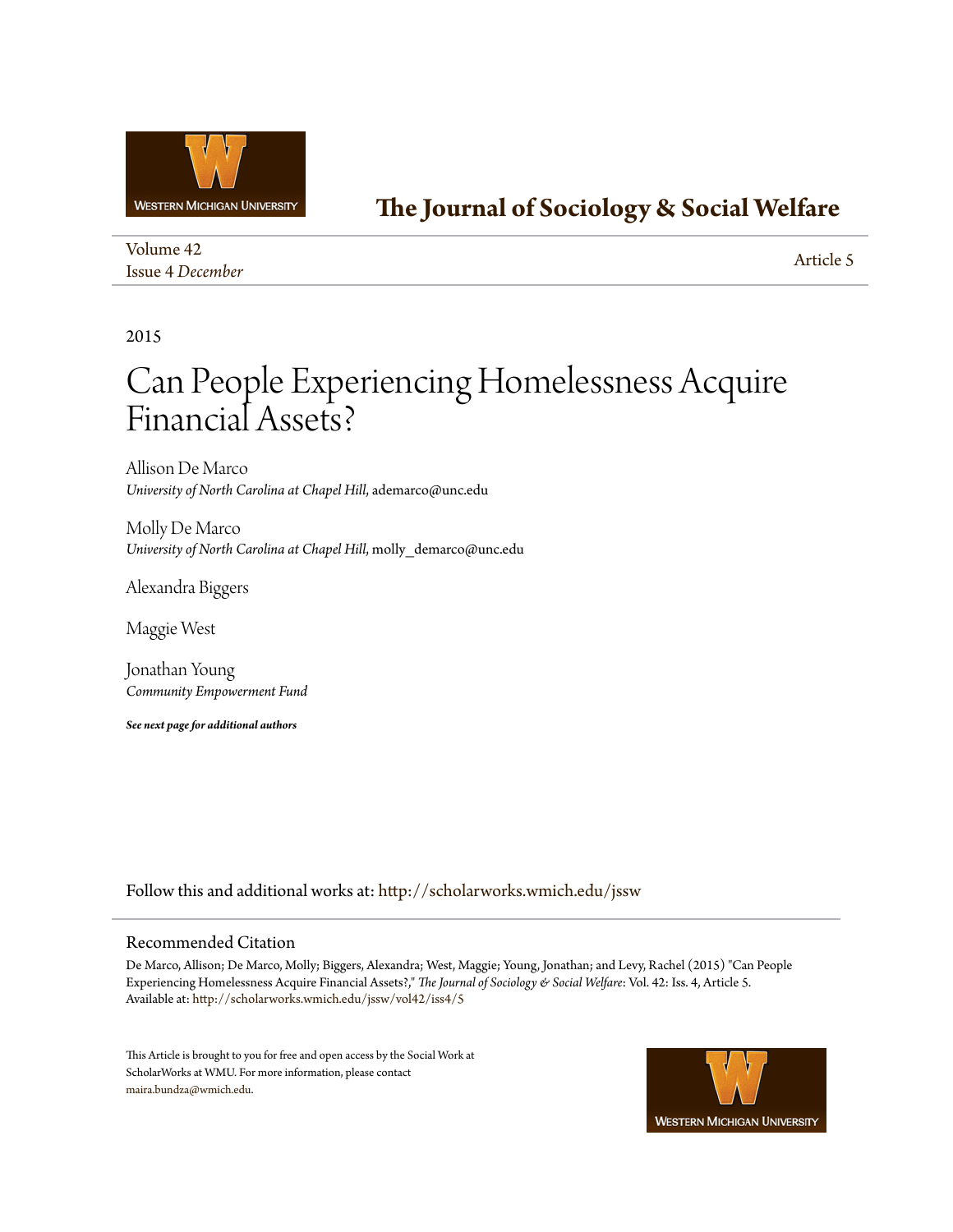# Can People Experiencing Homelessness Acquire Financial Assets?

# **Authors**

Allison De Marco, Molly De Marco, Alexandra Biggers, Maggie West, Jonathan Young, and Rachel Levy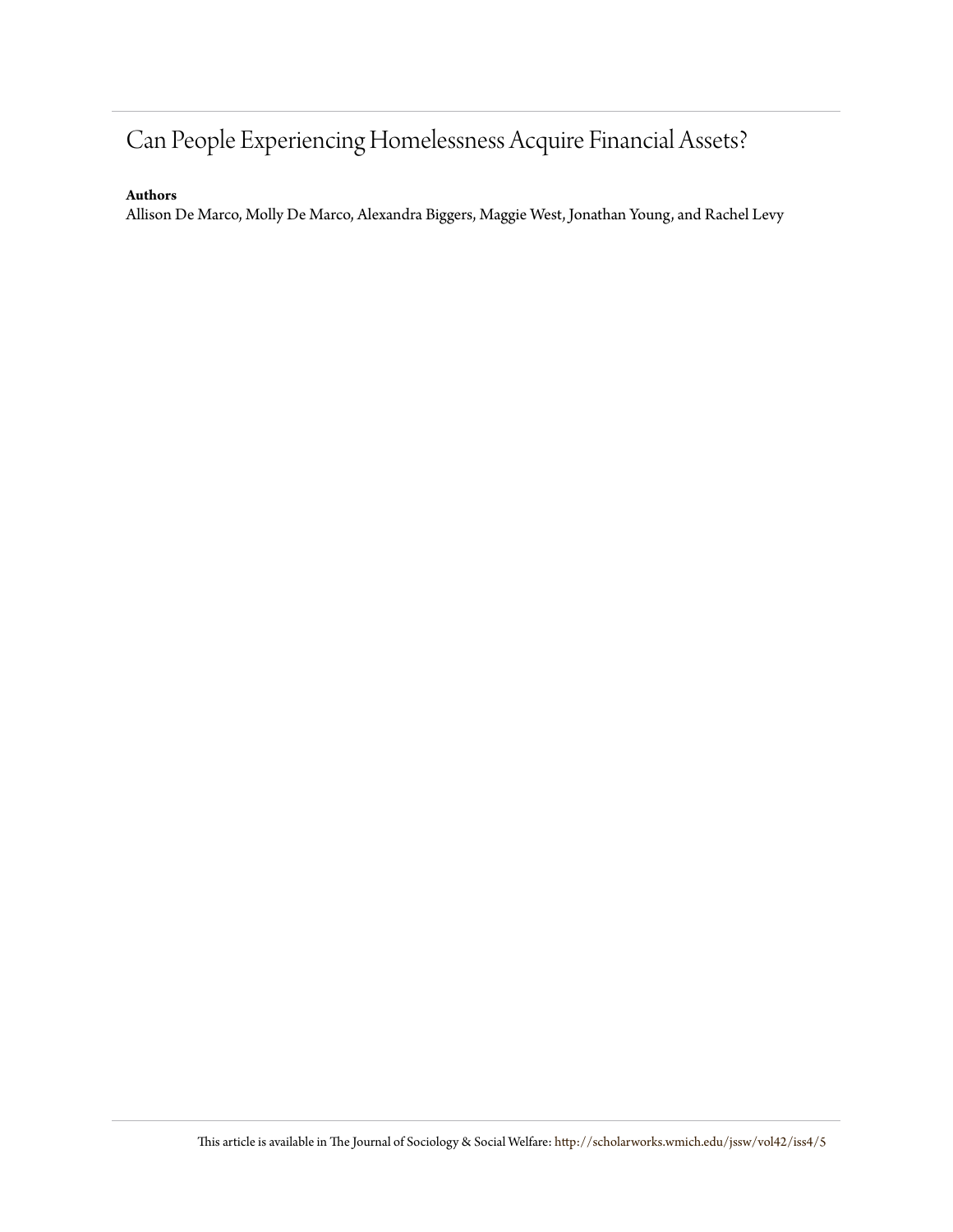# Can People Experiencing Homelessness Acquire Financial Assets?

# Allison De Marco

Frank Porter Graham Child Development Institute-School of Social Work University of North Carolina at Chapel Hill

# Molly De Marco

Center for Health Promotion & Disease Prevention University of North Carolina at Chapel Hill

Alexandra Biggers

Maggie West

Jonathan Young

# Community Empowerment Fund

## RACHEL LEVY

## School of Social Work University of North Carolina at Chapel Hill

*Through an innovative Individual Development Account (IDA) program run by the Community Empowerment Fund (CEF), individuals at risk for or experiencing homelessness receive financial education, access matched savings accounts, and have saved a total of \$89,831.55. This is notable as low-income individuals often lack* 

Journal of Sociology & Social Welfare, December 2015, Volume XLII, Number 4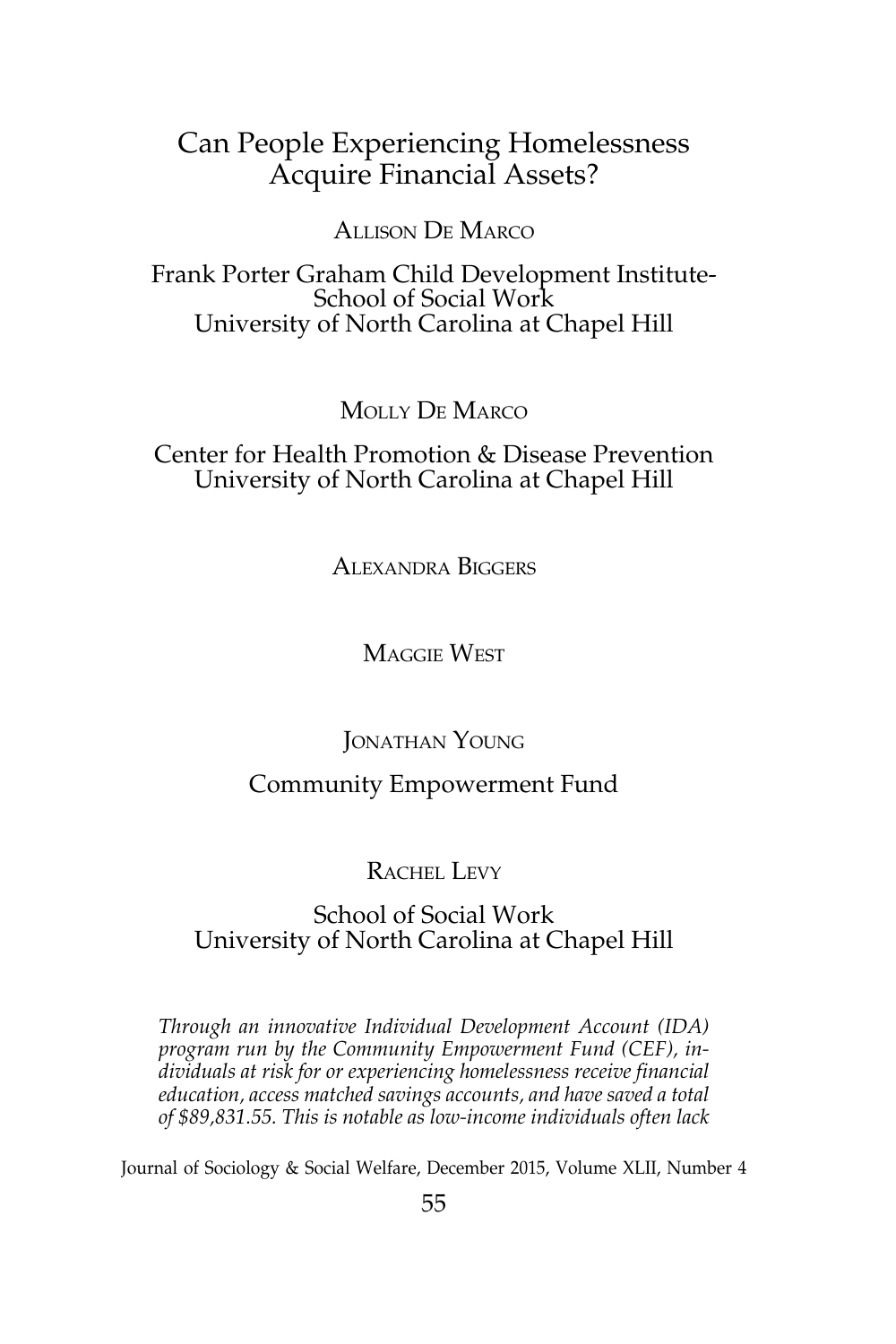*access to the means to build assets, which can moderate financial distress. In this mixed-method study we examine the program's impact through administrative data, surveys, and qualitative interviews. Of the 17 interview participants, 15 opened an account, saving an average of \$1,356.24 toward housing, emergency savings, cars, education, and computers. Few U.S. IDA programs have served those experiencing homelessness, although the results demonstrate they can save, which is remarkable considering the U.S. saving rate has been steadily declining to close to zero. Our find*ings suggest that this model is effective in working with the most *disadvantaged populations to successfully acquire financial assets.* 

Key words: *asset development, homelessness, individual development accounts*

While individuals may become homeless for a variety of reasons—domestic violence, mental and physical health challenges, lay-offs—they all contend with limited financial assets. The Community Empowerment Fund (CEF) in Orange County, NC (home of the University of North Carolina at Chapel Hill), focuses on this typically overlooked subpopulation of those facing poverty in the U.S., people at risk of or experiencing homelessness, to provide financial literacy and asset development programs. These services are provided by university students in a unique mentoring relationship that includes the use of Independent Development Accounts (IDAs). IDA programs were developed to address the fact that wealth, the accumulated sum of assets (homes, cars, savings and checking accounts, stocks and mutual funds, retirement accounts) minus debts (mortgages, car loans, credit card debt), can moderate financial distress in times of economic strain (O'Neill & Xiao, 2011), and yet the U.S. saving rate had been steadily declining for several decades to close to zero (Lusardi, 2011). Moreover, middle- and upper-income individuals in the United States have easier access to mainstream financial services like mortgages and employment-linked retirement plans that make it easier to build wealth—"institutionalized" mechanisms of saving—which are highly subsidized by the government and provide the sort of security and stability attributed to the "American dream" (Mullainathan & Sharif, 2008). As expected, those without access to these subsidized savings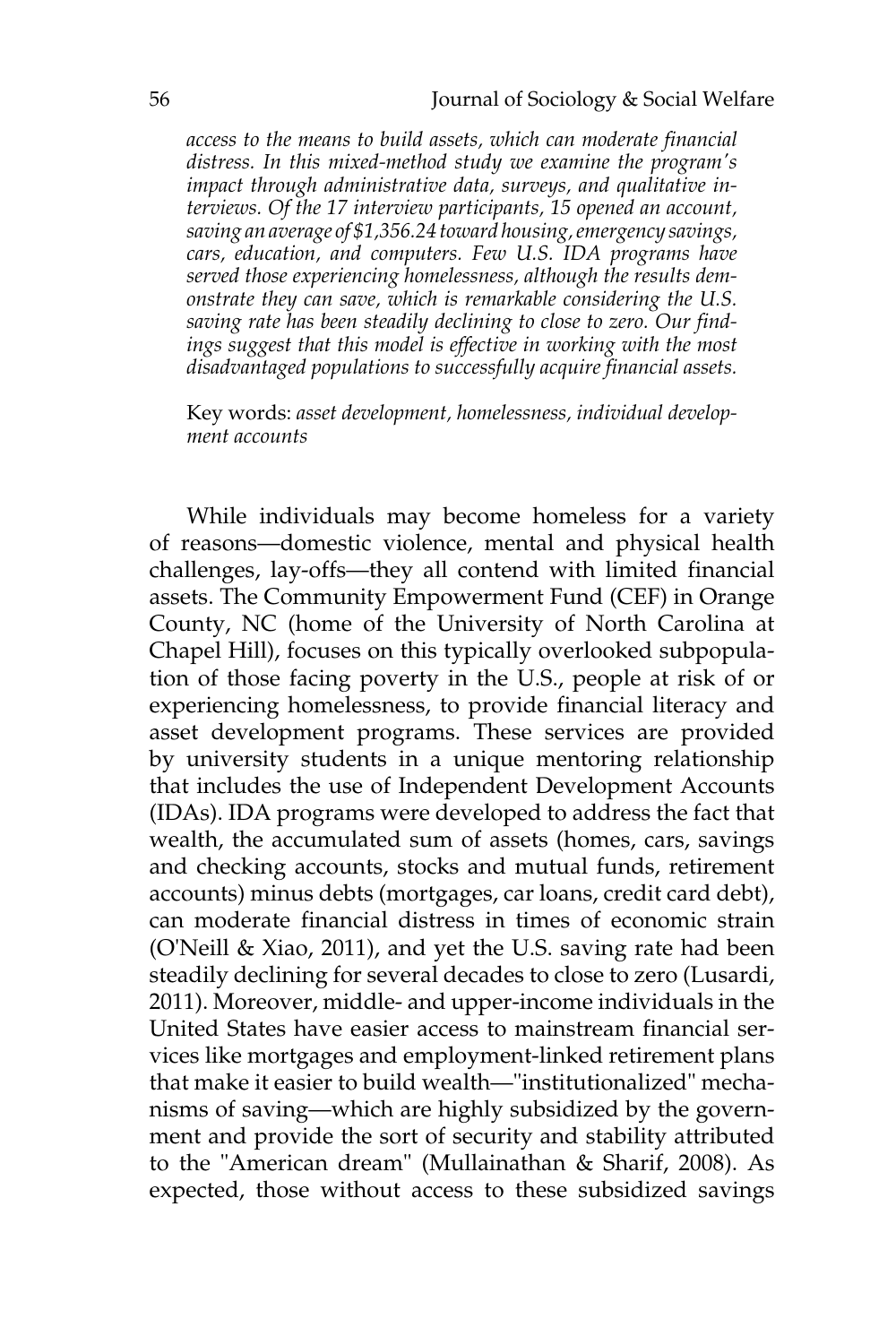mechanisms have difficulty developing an economic cushion to use when faced with a financial setback.

This is a particular challenge in a state like North Carolina that ranks  $45<sup>th</sup>$  in the U.S. across 53 measures of the ability of residents to achieve financial security (Corporation for Enterprise Development, 2013). The 2013 Assets & Opportunity Scorecard found that 49.9% of North Carolina households are liquid asset poor, meaning they have less than three months of savings to fall back on in the event of job loss, a health crisis, or other income-disrupting emergency. Additionally, 26.8% are asset poor, meaning any assets that they do have, i.e. a savings account or durable assets such as a home, business or car, are overwhelmed by debt. Moreover, in North Carolina the topic of financial literacy is covered only briefly in the high school curriculum in the Civics/Economics course sophomore year (B. Link, Civics Instructor, Chapel Hill Carrboro School District, Personal Communication, January 3, 2013). There are programs in place, however, that attempt to buffer some of these inequalities.

In this study, we examine the impact of the CEF savings program through an analysis of administrative data, survey responses, and qualitative interviews with 17 men and women who have participated in the program to varying degrees to answer the following questions: (1) Has CEF-participation resulted in improvements in savings, housing, and employment? (2) What programs have respondents participated in? (3) What were the primary savings goals? (4) What have participants learned from the programs? (5) What are the barriers to saving? and (6) What do participants value most about their participation in CEF's savings programs?

#### Literature Review

As we know, low-income individuals often lack checking or savings accounts, investments, insurance, and access to employment-based retirement accounts (Hilgert, Hogarth, & Beverly, 2003; Zhan, Anderson, & Scott, 2006) and are more likely to come from families without bank accounts and thus lack early financial information and exposure (Aizorbe, Kennickell, & Moore, 2003). This is problematic as financial functioning plays a central role in well-being (Johnson & Sherraden,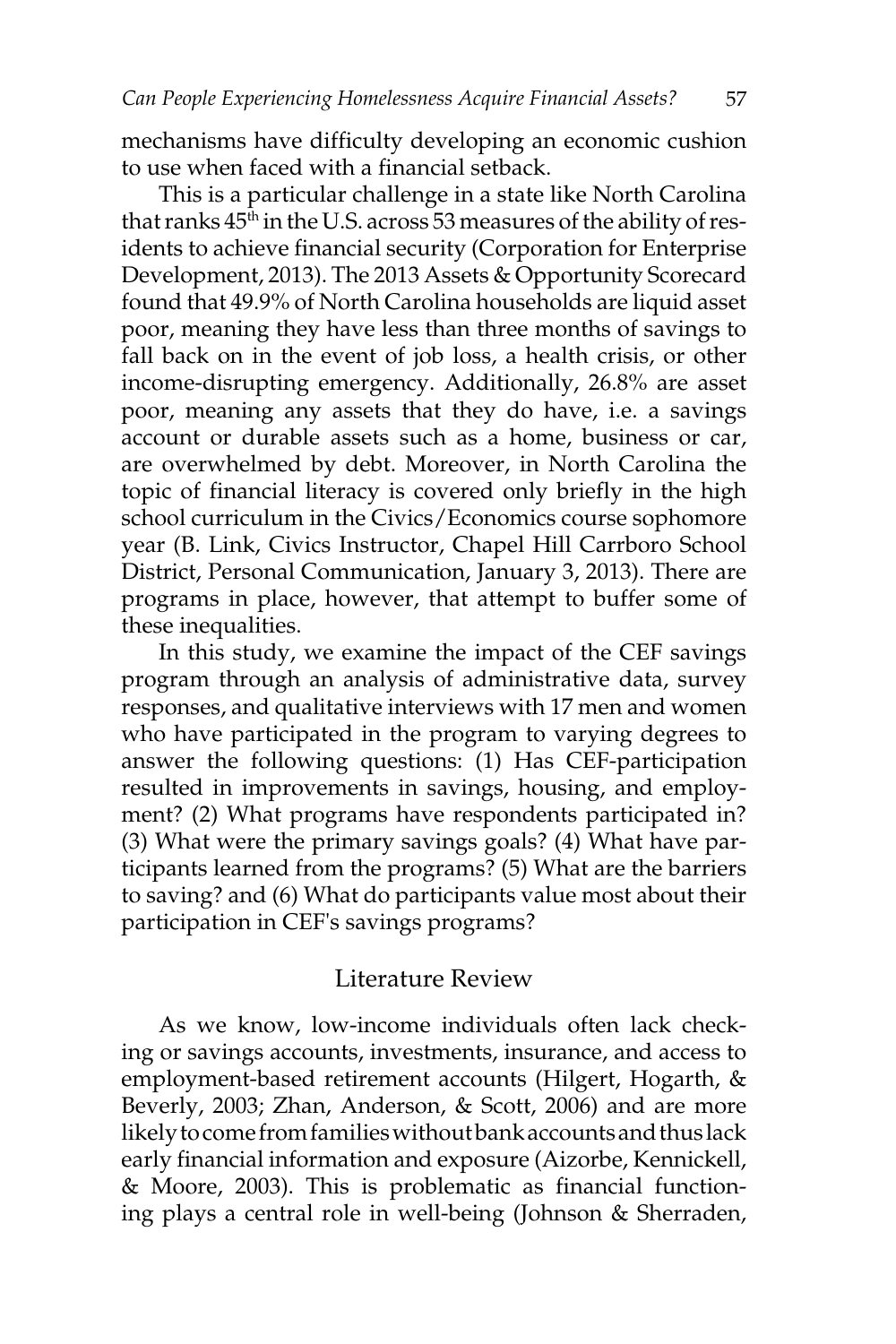2007) and, clearly, poverty is one of the primary determinants of health disparities (Duncan & Brooks-Gunn, 2000). As everyday stressors related to poverty grow, self-esteem decreases and depressive symptoms increase (Lutenbacher & Hall, 1998). Further, poverty can negatively influence young adults' ability to plan for the future (Nurmi, 1987; Trommsdorff, Lamm, & Schmidt, 1979), suppressing optimism about future life chances (Hamburg, 1996; Moore, 1994) and thus negatively impacting future orientation (Hunter & O'Connor, 2003).

#### *Asset-Development Programs*

For those who do not learn about financial matters at home, there are few other opportunities to learn about saving and building assets. For example, in North Carolina, the site of this study, this topic is covered only briefly in the Civics/ Economics course during the sophomore year of high school. Some programs, however, have been developed to fill this gap.

One promising avenue to address poverty and wealth inequalities is the asset-development mechanism known as the Individual Development Account, or IDA, including those provided through the American Dream Demonstration (Adams, 2005), San Francisco's Kindergarten to College (K2C) children's savings accounts program (EARN, 2013), and others. IDAs help low-income individuals develop assets through financial education and matched savings programs with savings typically going towards home ownership, vocational training and educational expenses, and entrepreneurship (Greenberg & Patel, 2006). Current evidence suggests that, in addition to increasing assets, these programs also promote a greater sense of control, feelings of progress and hope, and greater future orientation among participants (Sherraden et al., 2005).

IDA programs are fairly new, but research findings are promising. In experimental studies of IDAs, homeownership and financial assets increased among participants (Han, Grinstein-Weiss, & Sherraden, 2009; Mills et al., 2008). For example, in a study of IDA use in a rural community, participants were able to save toward the accumulation of assets (Grinstein-Weiss, Charles, & Curley, 2007). Further, participants who were saving towards educational expenses benefited more from financial education than participants who were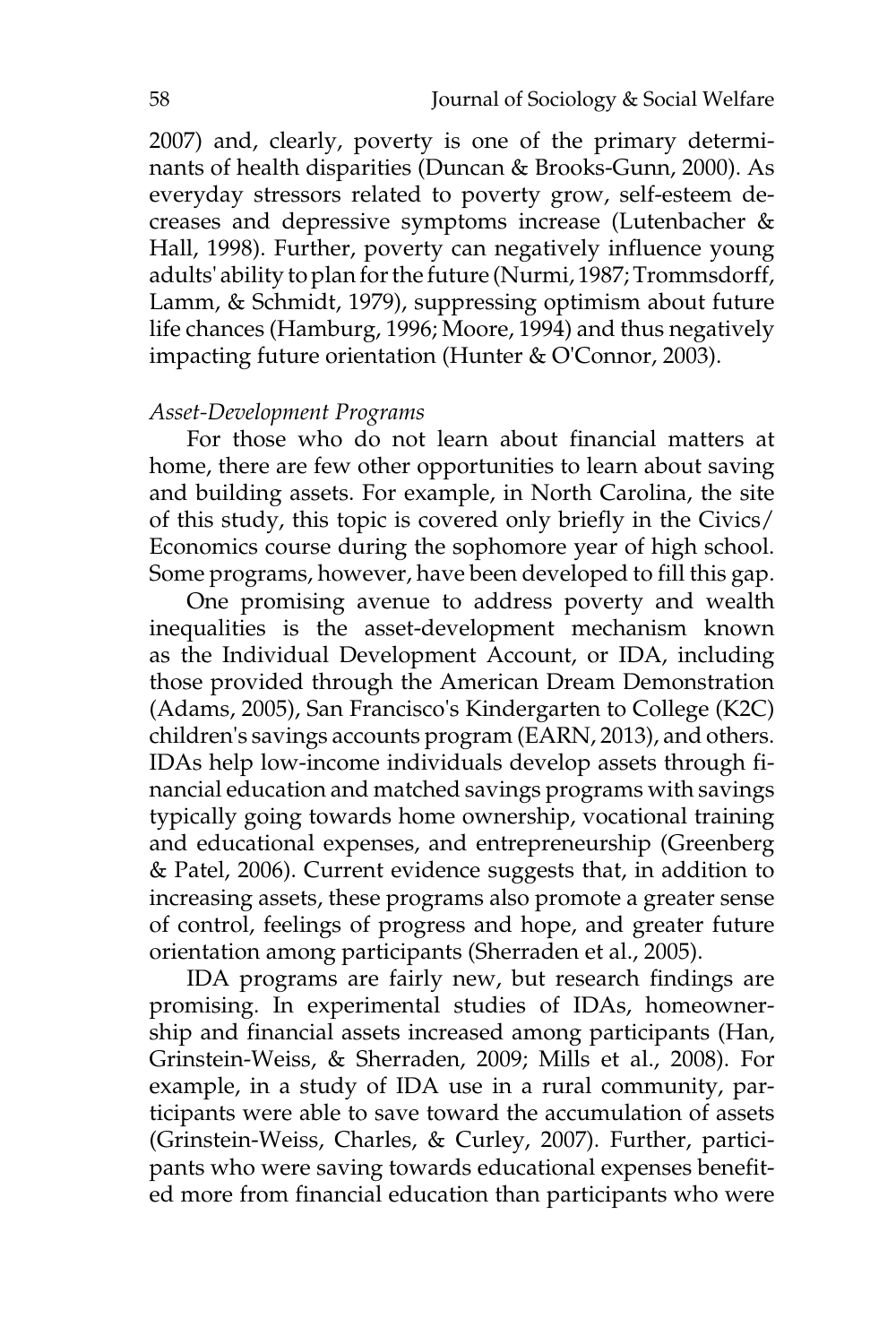saving toward other goals (Zhan & Schreiner, 2005).

Moreover, participation in a savings program resulted in improved financial knowledge, view of self, future orientation, and sense of security (Scanlon & Adams, 2008) and greater likelihood of being on course educationally for youth (Elliott & Nam, 2012). In a study of 21 such programs in North Carolina, effective case management and financial literacy training were keys to program success (Rohe, Gorham, & Quercia, 2005) and may be particularly beneficial for those experiencing homelessness.

#### *Experience of Homelessness*

Low-income individuals perform similarly to other Americans in terms of saving when given the same access to assets and financial institutions (Bertrand, Mullainathan, & Shafir, 2004; Mullainathan & Sharif, 2008). However, because they have less savings to weather a financial crisis, their savings behavior has a greater effect on their savings and asset building than those with higher incomes, especially when those institutions are not available (Bertrand et al., 2004; Mullainathan & Sharif, 2008). With lack of access to the more mainstream financial system, low-income individuals must rely instead on expensive and often predatory services, such as payday loans and rent-to-own products, to meet their needs. Low and unpredictable incomes can lead to poor credit, which often prohibits access to basic services like checking accounts, through Chexx Systems, a nationwide database that essentially "blacklists" account holders owing any amount to a registered bank in the United States—be it \$10 or \$300 (Barr & Blank, 2009).

Further, as expected, individuals experiencing homelessness face an even greater need to develop assets and savings to allow them to re-enter the housing market. Having limited assets creates a cycle of barriers to attaining housing and employment. With no stable place to call home and perhaps nowhere to attend to personal hygiene, homelessness can make it difficult to find a job. Unemployment can make it difficult to save for a car, which is often necessary given the non-traditional hours typical of the jobs available to those in poverty (Presser & Cox, 1997). Lack of transportation, in turn, makes it difficult to maintain employment. Furthermore, lack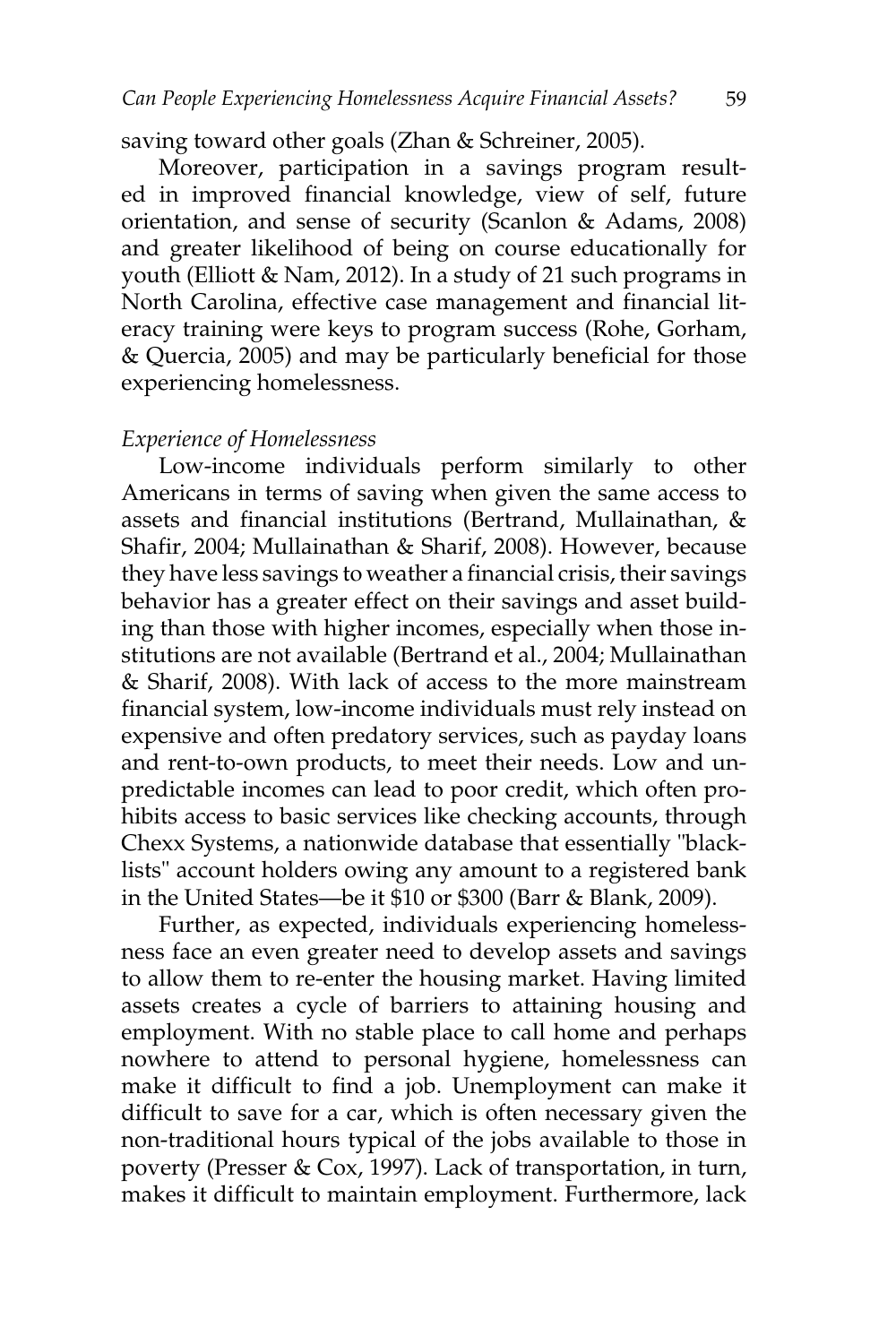of transportation limits where a person may reside to where public transportation is available.

Criminal records, unsteady housing histories, and inconsistent job histories can all lead to periods of homelessness. Despite these challenges, there are opportunities for building assets for those experiencing homelessness. If the individual receives income, either through employment or government benefits such as disability, he/she may be able to save a large portion because she/he has no bills. For example, those staying in a shelter or transitional housing often do not have to pay for rent, utilities, or food. This saving opportunity, when the individual actually has access to a bank account, can lead to a more sustained and stable transition from homelessness. The Community Empowerment Fund is one such model making this possible.

#### *Community Empowerment Fund Model*

The Community Empowerment Fund (CEF) is a University of North Carolina–Chapel Hill-student-developed, studentrun relationship-based savings program focusing on individuals who are homeless or at-risk of homelessness in Orange County, NC. While originally designed as a microfinance initiative providing small loans for independent living, education/training, and entrepreneurship, CEF soon learned that members did not have the financial knowledge to enable them to manage even small loans. Through collaboration with Self-Help Credit Union, a member-owned, federally insured, statechartered credit union in North Carolina, CEF now provides for-benefit-of, matched savings accounts instead of the microfinance loans (Self-Help Credit Union, 2013). These are called CEF Safe Savings Accounts.

These CEF Safe Savings Accounts include a number of innovative features promoting saving among the very poor (Biggers, 2013). First, the accounts have a flexible system of withdrawal compared to a typical matched savings account, with a 48-hour waiting period to discourage impulsive withdrawals and encourage saving toward the specified goal, and no withdrawal penalty. Secondly, the funds are held in "forbenefit-of" accounts. The advantage of such an account is that it is not in the name of the saver, who may be prevented from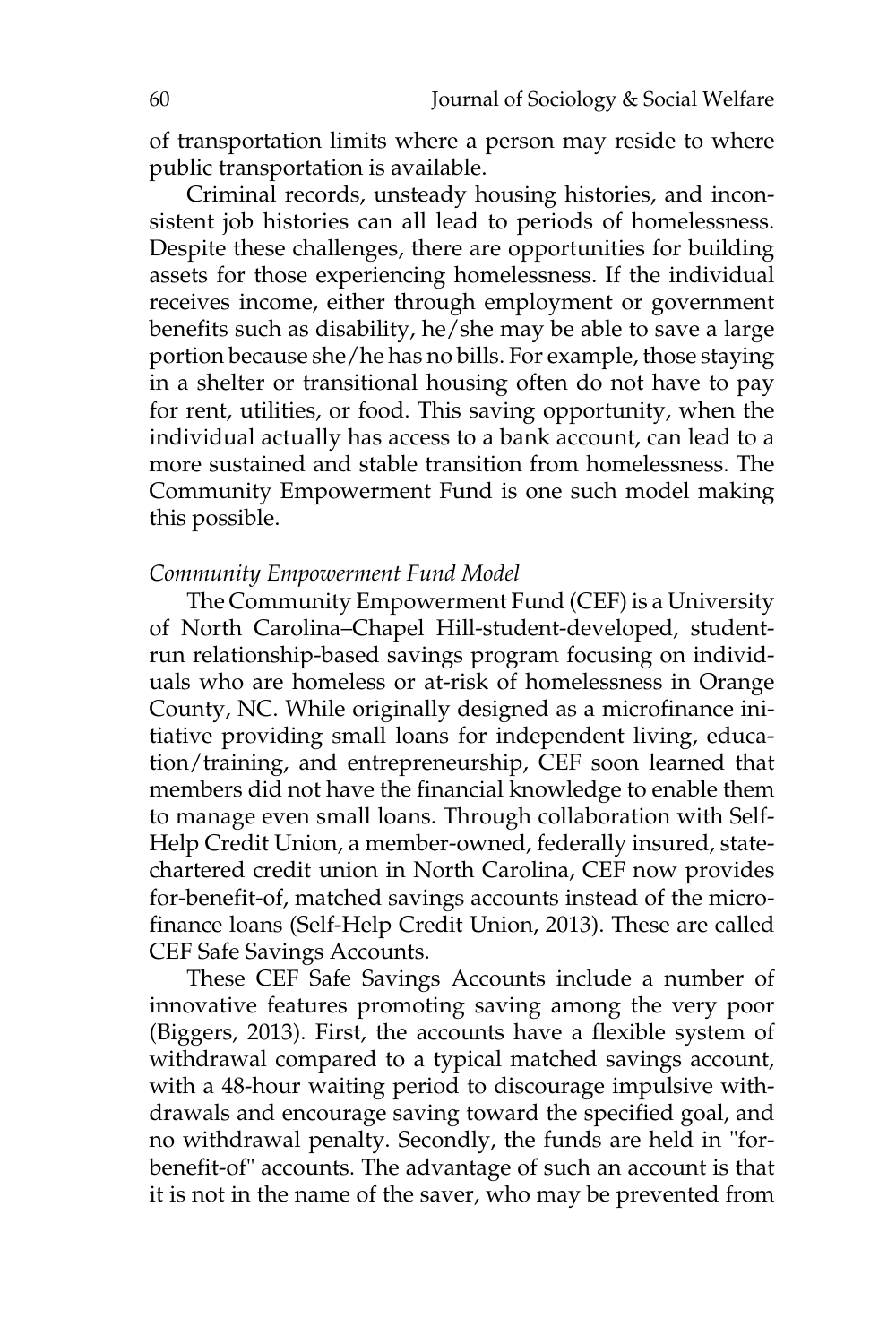using the mainstream banking system because they are listed in the Chexx system due to a bank debt. The account is instead in the name of the organization and is held as a sub-account. All the funds in a for-benefit-of account belong to the saver. Moreover, there are no fees or minimum balance requirements on a for-benefit-of account and the members can deposit through CEF staff instead of having to go to a bank. These features make the account very accessible and easy to transition to for many members who previously have not had a bank account or who are prevented by the Chexx system.

The accounts are matched at 10%, significantly below the typical IDA match rates of one-to-one to three-to-one, but much higher than typical interest rates on savings accounts from mainstream banks and credit unions (Sherraden, 2009). The match limit is \$2,000, making the maximum match \$200. The match accrues over the lifetime of the account. For example, a participant could set four consecutive \$500 goals and reach them and receive a \$50 match each time, for a total match of \$200. This lower match amount allows more clients to participate given current funding levels, and also sets an obtainable target amount for many hoping to save enough to move out of the shelter. Safe Savings Accounts are accompanied by broad 12-week financial literacy and self-sufficiency training and a support program called an Opportunity Class.

Another unique aspect of the CEF Safe Savings Account is that savers are able to set goals for whatever they see as most beneficial for their situation, be it a car, an apartment rental deposit, or a rainy day fund. Savers set their own individual amount and goal alongside their advocates and set up an individual savings plan, meaning that in most cases the goal is applicable to what the saver is most in need of, either to further her housing, education, or career or simply for stability and peace of mind. Further, self-set goals mean that the amount selected and the plan developed with the member's advocates, described below, are more likely to be attainable and realistic. In addition to the matched Safe Savings Accounts, CEF connects members to affordable checking and savings accounts at area credit unions and provides education in how to use them, allowing members to save more of their monthly income, set up direct deposit to cut down on "cash-in-hand" spending,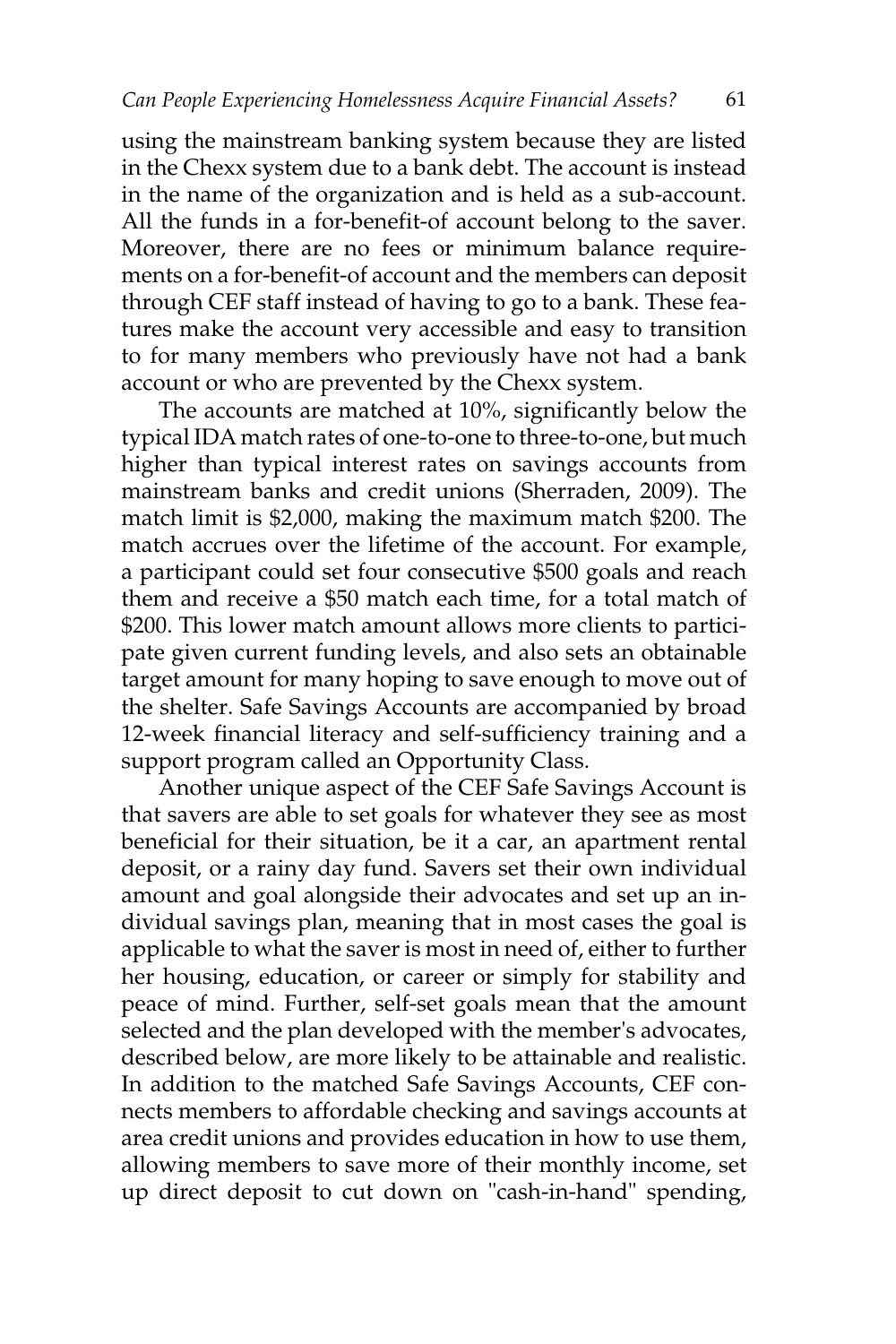avoid costly check-cashing fees at alternative financial institutions, and accurately monitor personal budgets.

CEF also provides 2-to-1 support to members. Two student volunteers are paired as "member advocates" with one "member." This sort of 2-to-1 case management is unheard of in the social services field, where case managers can individually serve upwards of 100 clients (Godfrey & Yoshikawa, 2012). These large caseloads can reduce the effectiveness of case managers by limiting the amount of time they spend with clients (Jewell, 2007).

Another innovative feature of this model, however, is that CEF's advocates are largely undergraduate volunteers. Once trained and matched with a member, the advocate works closely alongside their member, helping to provide financial coaching and access to resources, as well as to build a supportive environment. Advocates may help with resumes and interviewing skills, job and housing searches, negotiating with service providers, and budgeting and money management. Advocates also work in the CEF office providing drop-in services and can work as few or as many hours as they would like.

One advocate was paired with a CEF member who had recently fled an abusive relationship, separating her from her home, bank accounts, and social support networks and landing her in the homeless shelter. The two worked closely on these issues and their efforts led to a partnership that will provide financial literacy coaching to those seeking services at the shelter. Another CEF advocate interviewed about her experiences with CEF (Biggers, 2013) reported:

Through CEF, I've learned a tremendous amount … [about] what kinds of help different people need, the different types of people to work with, the demographic that programs like ours can actually help, as well as how other people … view homelessness and social programs aimed at helping this demographic.

In addition to their main matched Safe Savings Account program, CEF has developed a renter's IDA program to help members prevent immediate financial crises that lead back to homelessness and to establish a stepping-stone toward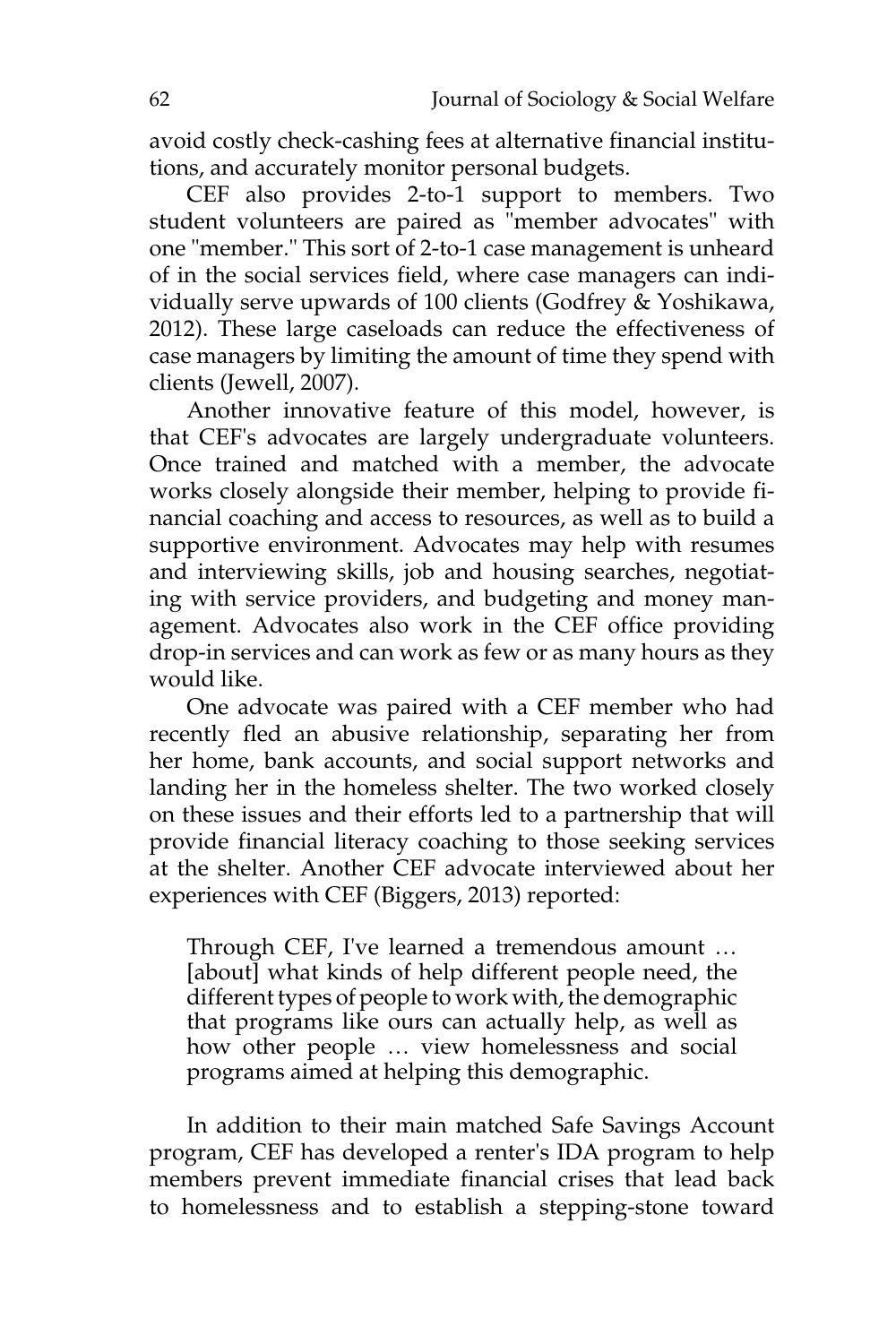homeownership and wealth accumulation. In this program, members save to build an emergency fund and receive a 50% match on savings accumulated (up to \$1,000 in matching funds).

Given the challenges facing low-income individuals today, particularly those experiencing homelessness, this program stands to make a difference in participants' lives by increasing their financial assets and developing their personal resources to manage financial strain. While so far results of asset development programs have been promising, few have expanded to serve those experiencing homelessness who often have little knowledge about how to make wise consumption decisions, regularly leading to debt, poor credit, and bankruptcy (Johnson & Sherraden, 2007). Individuals experiencing poverty and homelessness may not be any less financially literate than the general population, they just have more need for this knowledge given their economic situations. Thus, research is needed to examine potentially successful interventions, such as CEF, that increase financial literacy and build assets.

# Methods

This is a mixed method study of CEF program participants, both those who completed the program and those who did not or have yet to finish. Each participant filled out a short demographic survey and then participated in a 30-60 minute qualitative interview with one of the researchers. The qualitative interview included questions about which CEF programs they participated in, goals set and progress made towards them, barriers to saving, what they learned from the program, what they valued most about the program, and how the program changed their lifestyles.

To assess question flow and whether questions were understandable and not offensive, researchers sought feedback from CEF staff. The demographic survey covered age, race, gender, education, employment, and marital status. In addition to the survey and qualitative interviews, we also used administrative data collected from each CEF member when they joined the program and which is updated periodically. This data included whether or not an account was opened, the total amount saved, if they graduated from the Opportunity Class,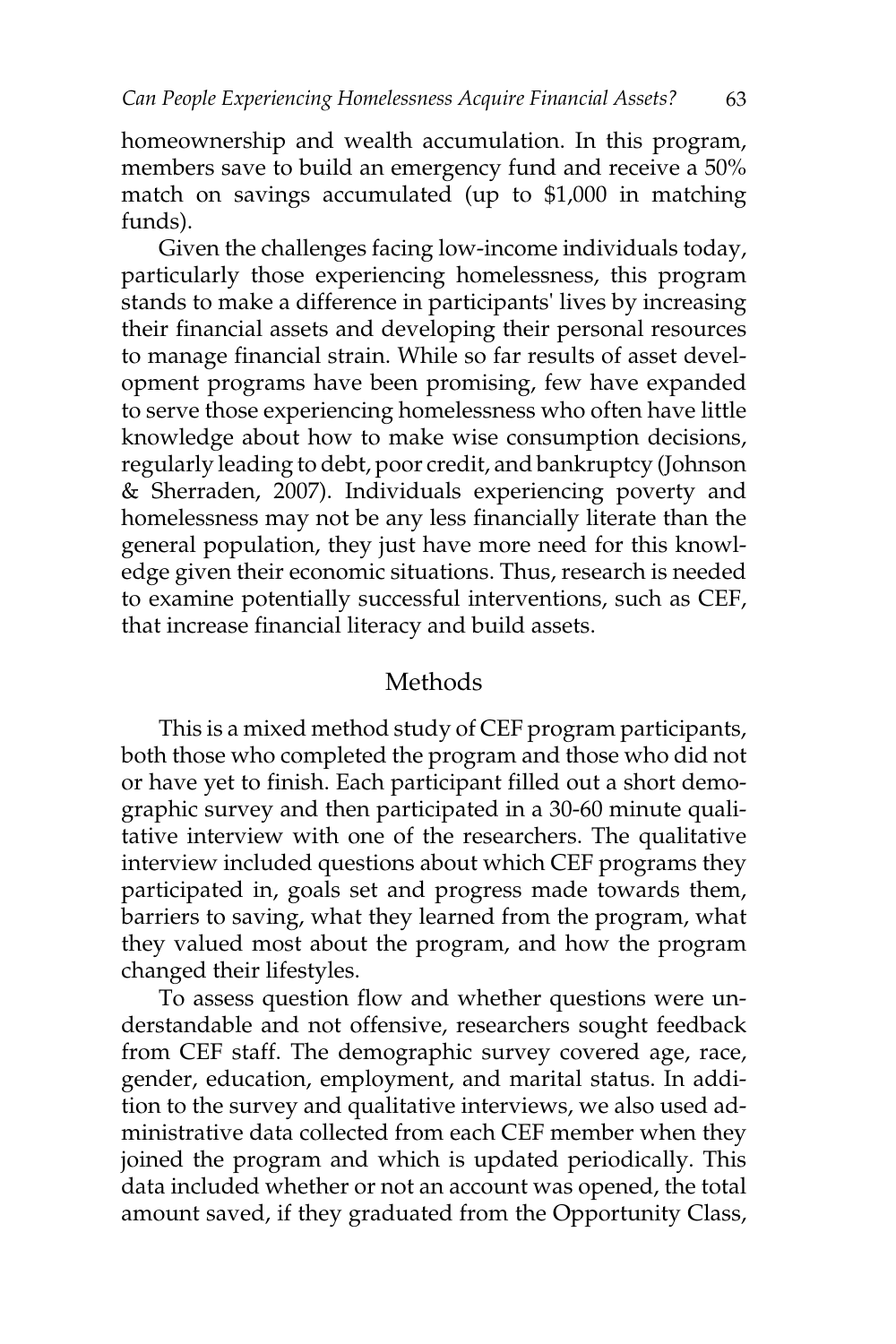if they attained employment through CEF services, and if they obtained housing through CEF.

#### *Recruitment*

Participants were recruited for interviews in person at the CEF office or during other CEF-sponsored events or by phone by CEF staff who told them about the study and asked if they would be willing to participate. Researchers then scheduled interviews with the interested participants at a time and place that worked best for them. Recruitment and data collection took place concurrently. Once interview saturation was achieved, that is no new themes emerged, the interview recruitment and data collection was curtailed (Boeije, 2010; Creswell, 2007). We reached saturation point at 17 participants.

#### *Analysis*

Descriptive statistics were used to analyze data from the survey and administrative records. We analyzed the interview transcripts according to the content analysis procedure suggested by Berg (2004) as this technique provides a process for inference-making by systematically and objectively identifying special characteristics of responses, which in this case are in-depth interview transcripts (Holsti, 1968). We developed potential themes and subthemes based on review of the literature, study objectives, and interview questions. We then conducted an initial thorough review of the transcripts to ascertain whether the themes and subthemes remained relevant and to see whether any new themes or subthemes emerged. We then created a list of the themes and subthemes, coded the data from each transcript into corresponding themes or subthemes, and extracted illustrative quotes from the transcripts.

#### Results

#### *Demographics and Program Participation*

To date, 56 individuals at risk of or experiencing homelessness have graduated from the financial literacy classes, 37 savings goals have been attained, and \$89,831.55 has been saved in 125 accounts with CEF since the program's inception in 2010. Of the 17 CEF participants who were interviewed, eight were female. Participants averaged 49.1 years of age  $(SD = 10.03)$ . They were fairly evenly split between African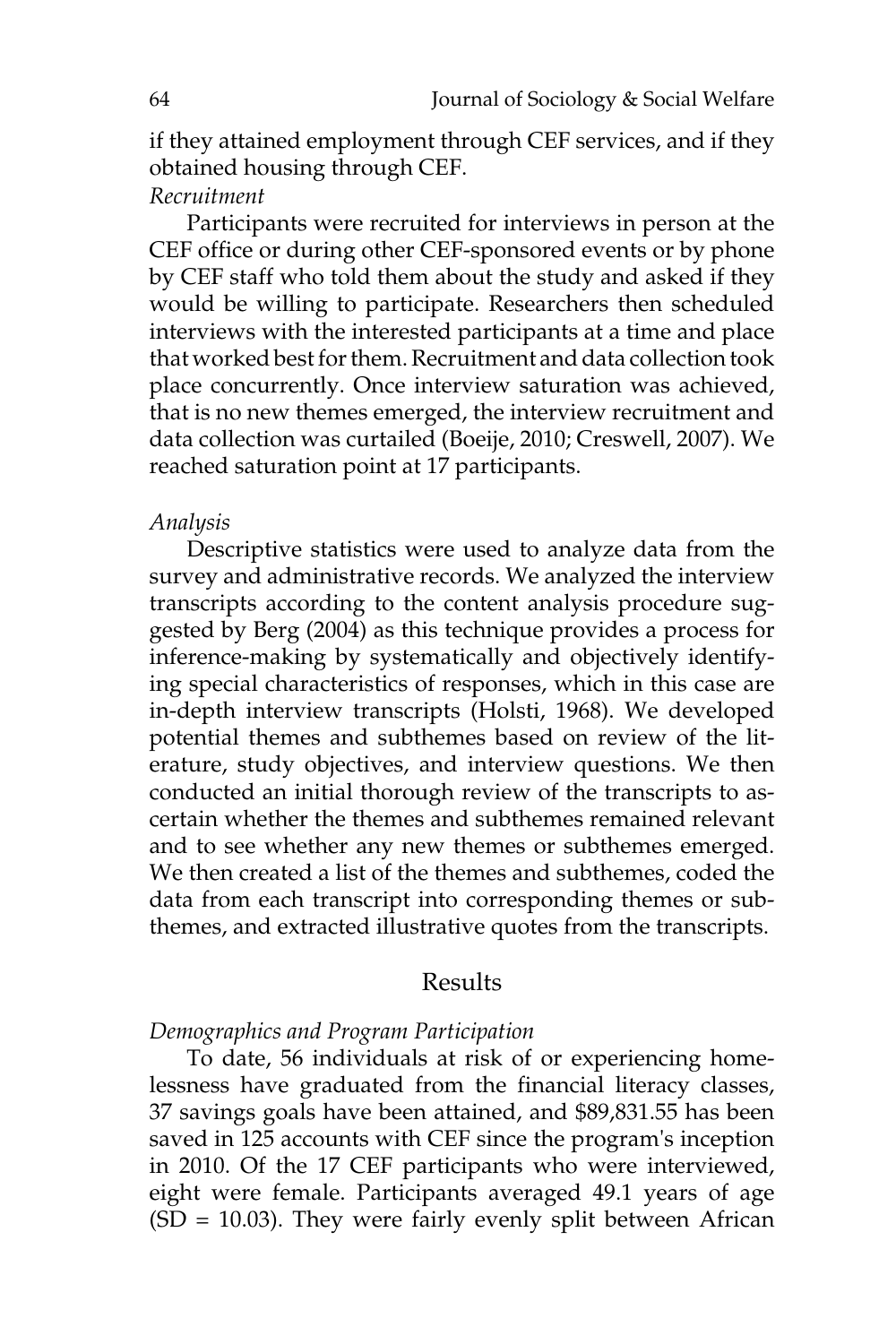American and White, with eight participants each and one who identified as biracial. Most (16) were single. Most had a high school degree or above, including seven who had completed some college and two who had Associate's degrees. Nine were employed, averaging almost 28 hours of work per week (SD  $= 11.9$ ). Monthly income averaged \$768.61 (SD  $= 520.73$ ). For those who weren't working, other sources of income included child support and disability benefits.

Of these 17 interviewed, 15 had opened a CEF savings account and saved an average of \$1,356.24 (SD = 823.82, range 0 – \$2,450.65). CEF was also instrumental in moving 11 respondents from homeless shelters into more permanent housing and helping 9 respondents attain employment. The majority, 16 of 17 respondents, had participated in CEF's Savings/ Opportunity Class and 12 had graduated from the program at the time of their study interviews. Respondents participated in a variety of other CEF-related programs, including Talking Sidewalks (a creative writing project,  $n = 2$ ), the pilot rental IDA program with the higher match (50% match towards housing costs;  $n = 3$ ), Quick Chef (a nutrition and cooking class,  $n = 4$ ), laptop IDA (saving toward the purchase of a laptop computer,  $n = 8$ ), small business classes ( $n = 3$ ), and Wheels for Hope (saving toward the purchase of a car,  $n = 2$ ).

#### *Savings Goals*

Participants were saving toward a variety of goals, with the most prevalent being obtaining housing/moving out of the shelter  $(n = 14)$ , building an emergency savings account  $(n = 11)$ , buying a car  $(n = 6)$ , education/training  $(n = 4)$ , and buying a computer  $(n = 3)$ . Other goals included starting a small business, purchasing appliances, covering medical needs, and saving for children's needs, including education and clothing. The majority had attained their housing goals and most continued to save with the matched saving program. Four had purchased cars and two had started training or educational programs. One male respondent who had been living in the homeless shelter for five weeks talked about his savings goals, saying:

My goal is to get my own place, maybe with a roommate. My goal was to save \$2000 to move out of the shelter,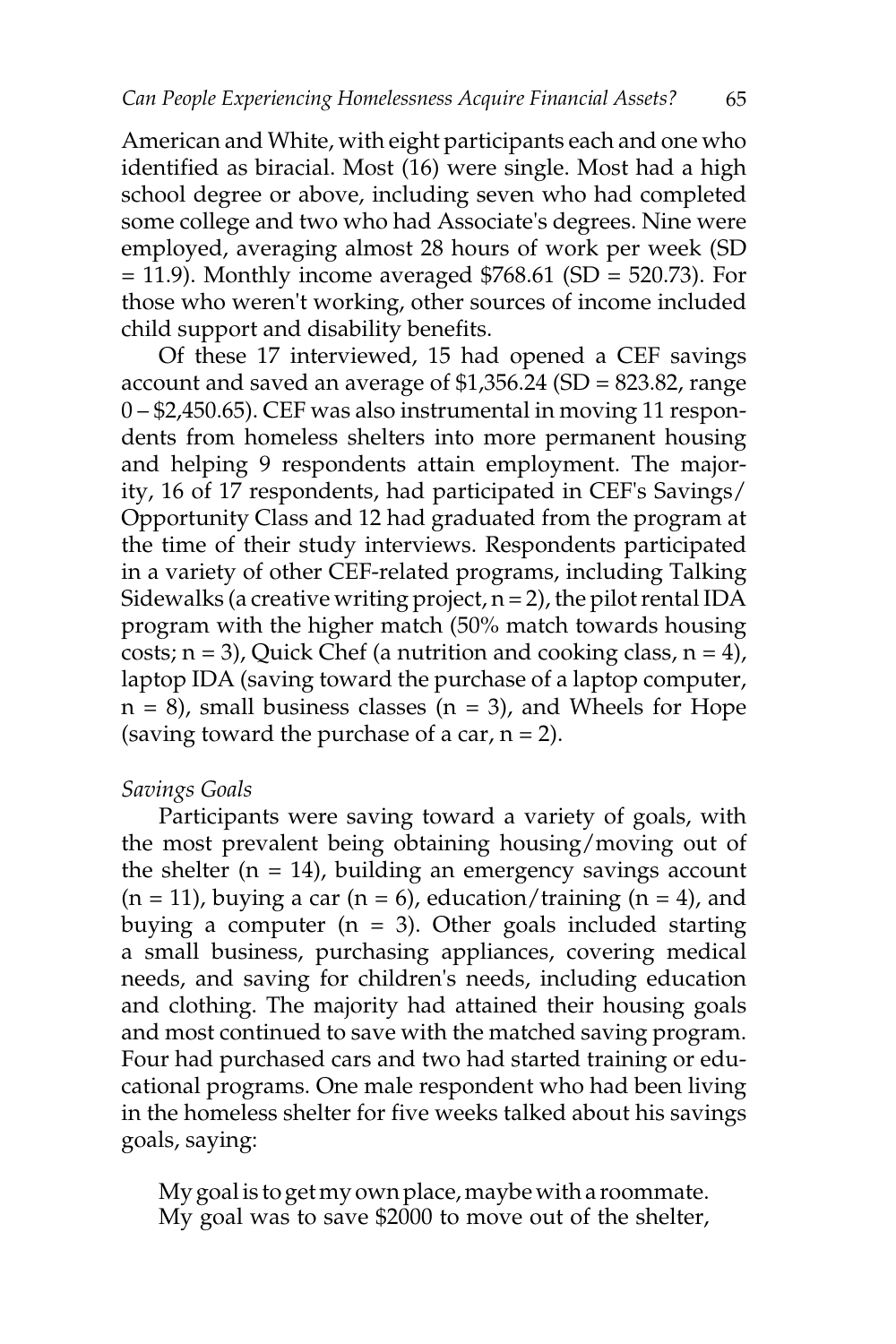but now I've saved \$2500 and CEF has found others who are looking for roommates. Saving [now] is not too hard because I don't have to pay for my room, board, or laundry. I save 80-90% of each paycheck.

This respondent felt that he'd have saved enough money through CEF to move out of the shelter in about seven months. Another shelter resident who faced homelessness when his landlord raised his rent beyond what his disability check could cover stated "I'm saving to have the cushion of savings I never had before, something to fall back on, some cushion to take over when something happens." He noted that going through the CEF program had helped him to start planning ahead for a needed hip replacement to allow for recuperation time, while doing small mechanic jobs to supplement his disability income.

#### *What Participants Learned*

When asked about what they had learned through the Opportunity/Savings Classes, respondents reported a wide variety of topics which had been covered during the classes. The most commonly reported were budgeting skills, how to save, how to develop a résumé, and how to interview for a job.

Prior to becoming a CEF member, one participant, who entered CEF through a local Vocational Rehabilitation program, had struggled with transportation to enable him to work. He reported that he couldn't continue living in his isolated, rural home without a reliable car when his job was several miles away in town. He had resorted to staying with friends to avoid losing his job. His transportation challenges forced him to choose between leaving his job and couch-surfing (essentially homelessness). Saving through CEF allowed him to obtain a more reliable car so that he could be housed and he is now working full-time. This respondent reported what he learned this way:

CEF taught me how to save a little bit. I don't make a lot of money, but in my CEF account I can put money in and then don't mess with it unless there is an emergency. I had to take some out for car issues and now I am building it back up.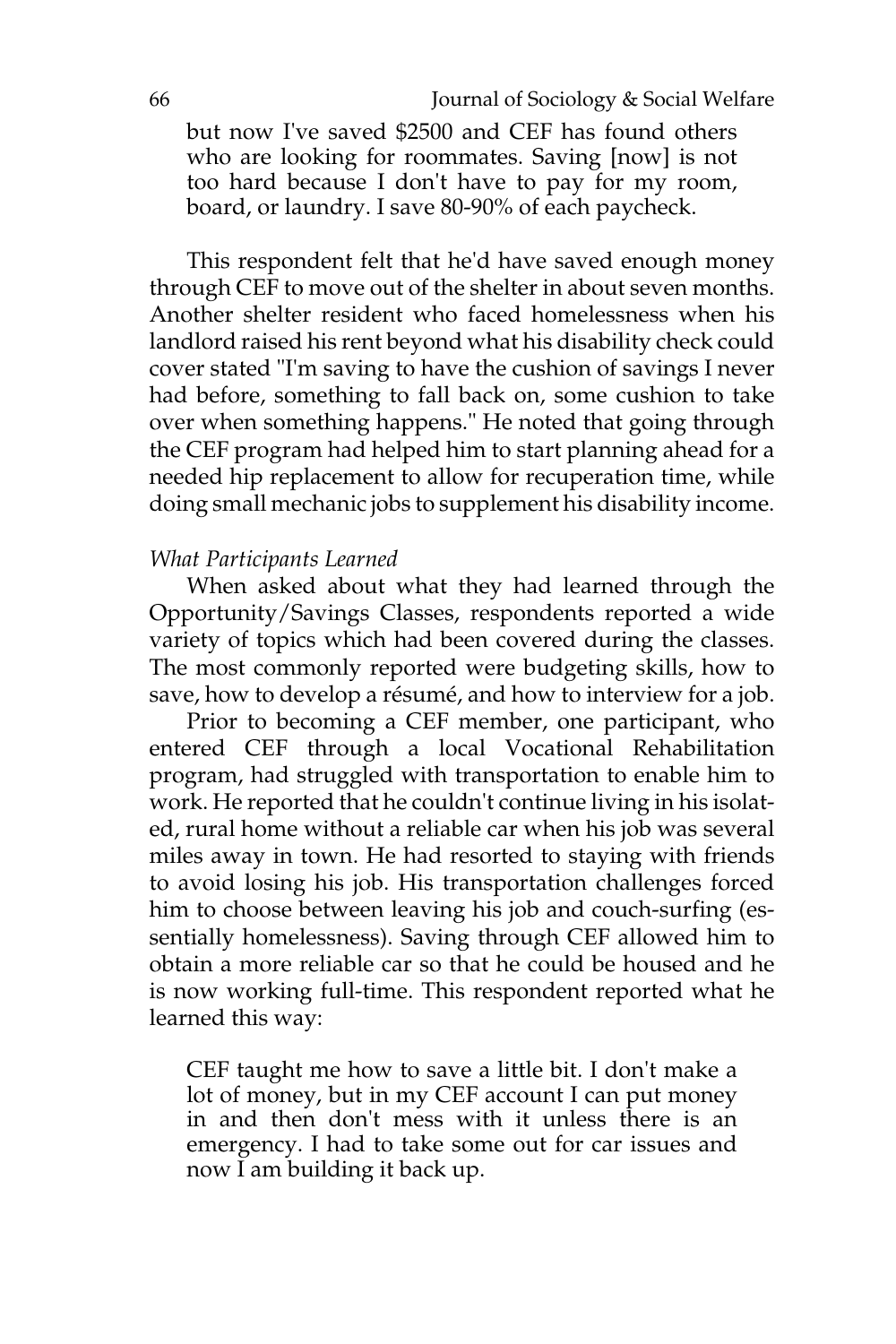Budgeting was a really important skill for those interviewed, as the transition from the shelter to an apartment can be very challenging, requiring budgeting that wasn't required in the shelter. One participant noted that: "The major thing is budgeting—[when you are] getting a check every month. If you don't budget, the bills don't get paid … putting it on paper and how to stretch money out." Another reported that: "[It was] good they worked with you, with your budget, to see how much you can save, if you can only save a small amount you know why."

Other interviewees appreciated the life skills they learned, including how to use coupons, set goals, and stretch money, which allowed them to live on low-wage jobs or unemployment or other benefits and to help them sustain living outside the homeless shelter. Several appreciated the camaraderie they experienced in the program with one man explaining that he valued learning "that there are other people like you; you are not just out there on your own." Still another reported "I tell people about CEF all the time. It is a good program." Opportunity/Savings Class graduates have even gone on to lead or help lead the classes. One woman reported: "I graduated from the [savings class] but I still come because I like the discussions and the people. I help out and help others learn … I helped lead class today on budgeting."

# *Barriers and Motivators to Saving*

The most common barriers to attaining savings goals were insufficient income and unexpected expenses. These were typically related to expenses from maintaining a car, health care costs, and having to pay child support and fines or debt. Participants also noted a lack of a saving culture when they were growing up and challenges surrounding sacrificing small wants for future rewards. Still, there were situations that motivated respondents to save. As one noted: "I cut back on drinking and drugs and partying—that was a lot of money. I made up my mind for a new life. I'm excited now. Sleeping on the floor [in the crowded shelter] is motivating." Another CEF member noted that living in the shelter motivates saving in other ways, too: "There is really nothing—[living in the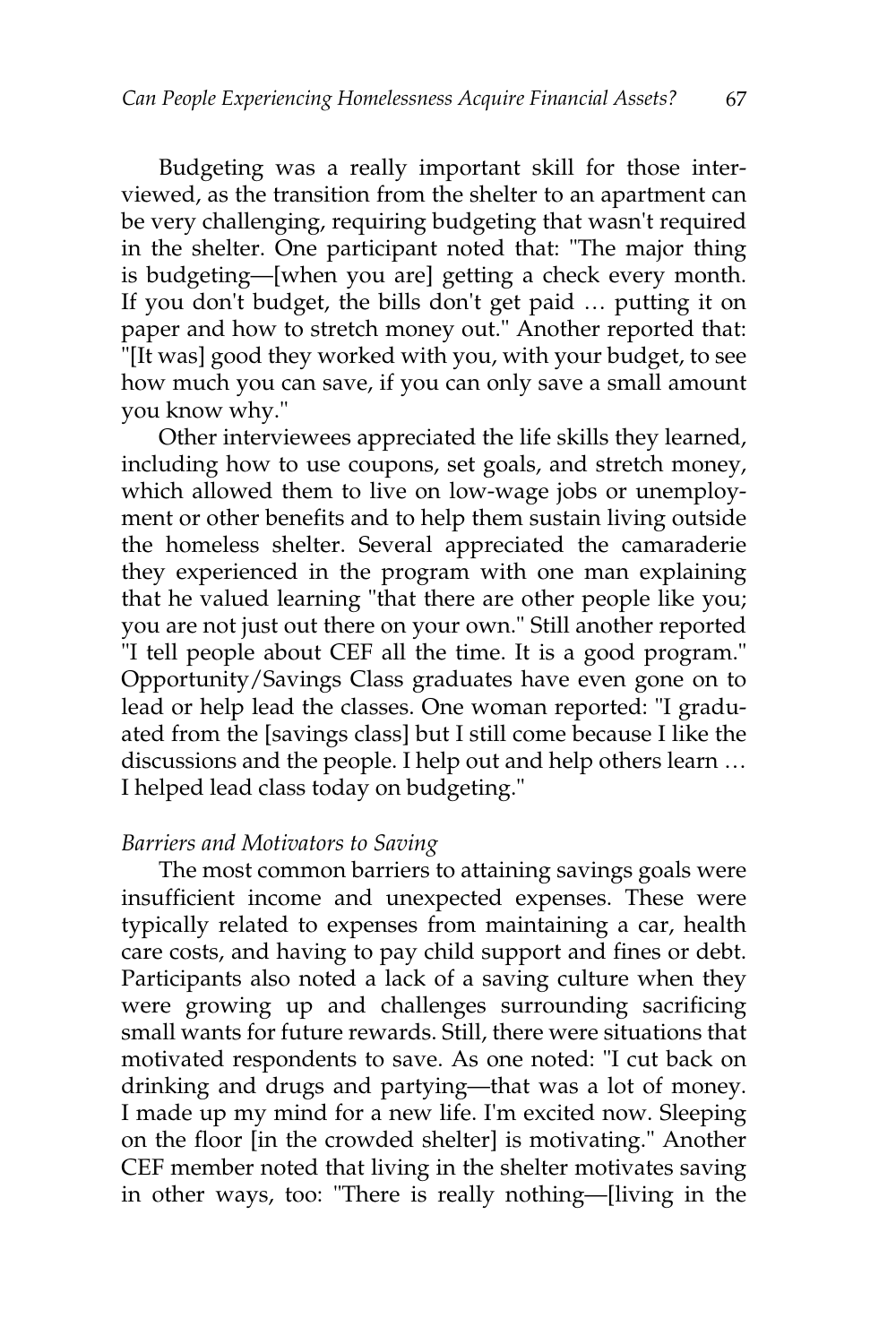shelter] I don't have to pay room, food, laundry. It [saving] is really easy to do it with CEF … 80-90% [of my paycheck] each time." In fact, the local shelters require their residents to save this percentage if they have an income of any kind, supporting CEF's work.

# *Most Valuable Parts of CEF—"They give me hope."*

All the respondents were very positive about what the program had allowed them to accomplish, citing the accountability, the class topics covered (especially how to budget, complete a resume, and interview effectively), the relationships built with the staff, and the savings match as the most valuable parts of the savings program. The relationships built with CEF staff were the most oft-cited perk of program participation. As the CEF member who needed better transportation to maintain employment noted:

What inspires me are the people. They are quick to help you find ways to better yourself. They have been instrumental in helping me achieve things I couldn't have on my own, to budget my money, and go after things I wouldn't on my own. As long as you are willing to work, they will help you achieve.

Meeting others like themselves through CEF was also a positive experience. One woman who had recently moved from the shelter into an apartment with roommates she met through CEF reported that CEF was important to her because it "Lets other people see that you can get out of the shelter because I was so scared, I was petrified when I got there. But they help you see you can make it."

For these individuals who were experiencing homelessness or were at risk of homelessness, support for finding employment was highly valued. CEF provided access to computers for job searches and supportive staff to assist with members' burgeoning internet skills. One man who had been having trouble securing employment because of a criminal background reported that, although he was still looking for a job,

Job search help [has been the most valuable thing] … help with job listings, help me to make my résumé more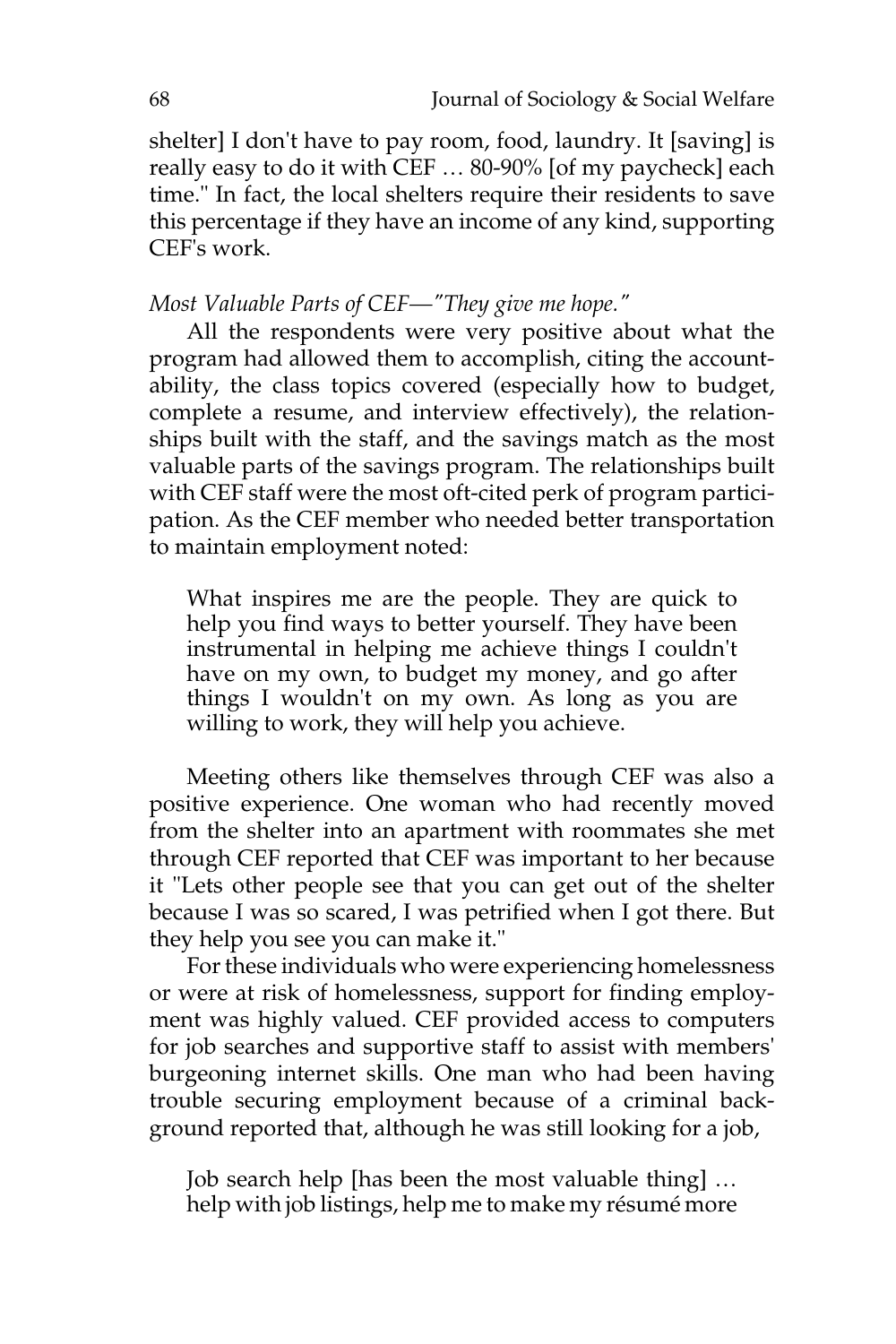professional. … I've got two interviews next week from putting my résumé on-line and got an email address to communicate with potential employers. I am always working on my resume with help from [my advocate]. I'm willing to take on something until something better comes along. I am forklift and OSHA certified, but my past criminal record is a barrier … I have tools, but that gets in the way. I really want to find a job so I have some income to show that I can maintain an apartment.

He also reported that CEF helps members learn how to handle discussing their criminal records during interviews. Members are coached to prepare a response for what is on their record and how they have worked to overcome it, and they may even practice through a mock interview. Another avenue that CEF pursues for members is expunction. One shelter resident reported working with CEF on expunging a misdemeanor to allow him to keep his job as a certified nurse assistant (CNA). In effect, this process wipes out a qualifying conviction through court order (NC Justice Center, 2015). Qualifying convictions include: a first-time, nonviolent offense committed more than 15 years ago; a first-time offense committed under age 18/22; or a charge that was dismissed or disposed as "not guilty."

In terms of accountability, members valued the structure of the CEF accounts, which enabled them to save without easy access to their money. One savings account participant stated:

It is not easy when you are starting from the bottom—it would be easy if you had everything. My check goes into my [CEF] account and, working with these guys so the money doesn't come into my hands, and then I budget my paycheck.

Participants also valued being able to attain benefits, including Supplemental Security Income (SSI) through Social Security and Veterans Administration benefits with help from CEF, benefits that they had been unable to receive due to not been able to complete the necessary paperwork on their own.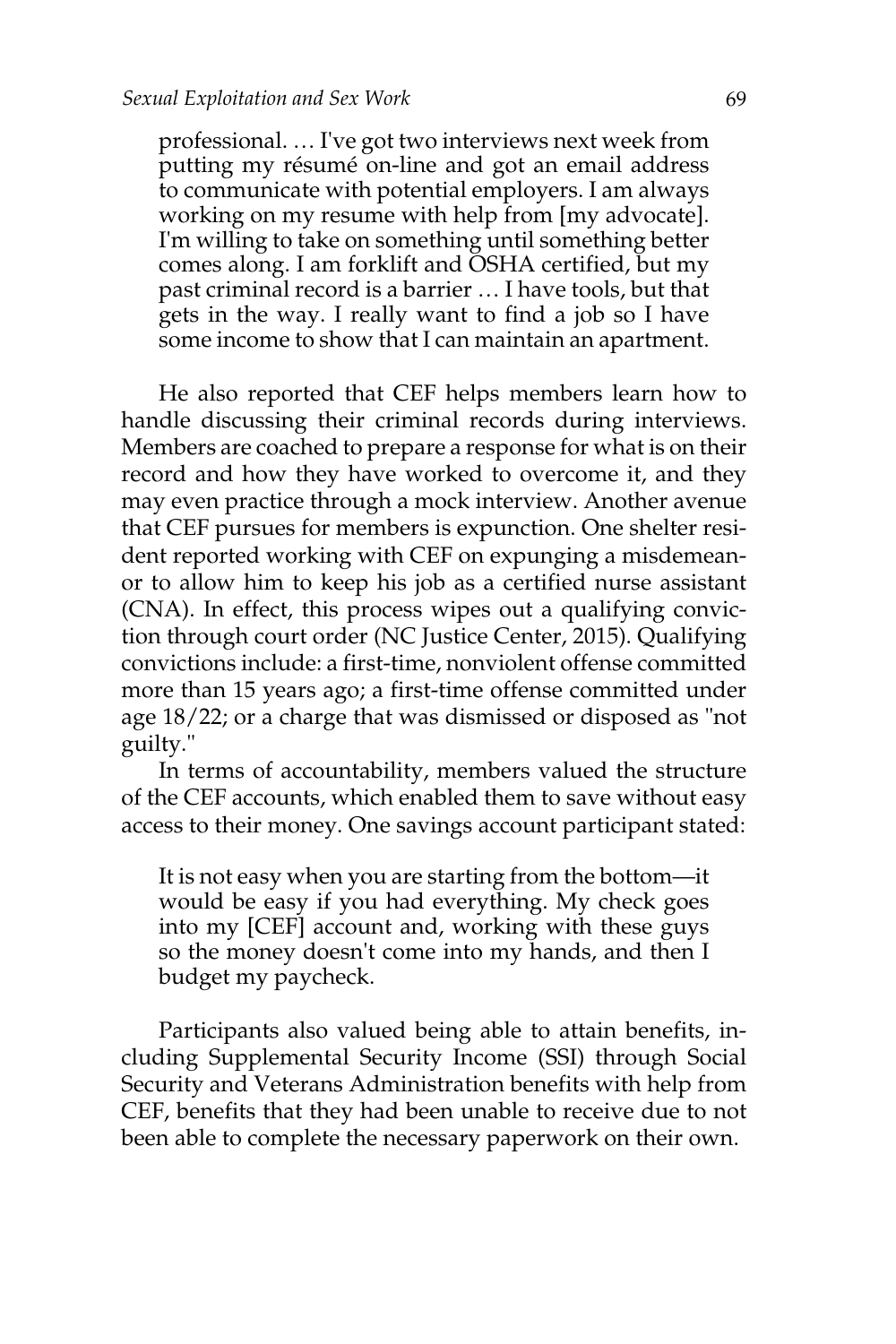# *Lifestyle Changes*

Every interview participant reported that the CEF program had helped them to change their lifestyles. Becoming more mindful of spending and actively budgeting were the most commonly reported changes. Respondents also reported developing better soft skills (listening, being on time for work), living more healthy lives (quitting smoking, eating more healthfully), and being more optimistic. One respondent discussed the lifestyle changes she'd made since becoming a CEF member:

[CEF] has made me more mindful and pay closer attention to how I spend money. Before I would wonder where all my money went. Before I didn't know I could save making so little money. Saving little bits does add up.

CEF has also given participants an understanding of the importance of savings and how to actually go about it, as one woman reported: "The savings class has taught me things I should have learned in my 20s. People say it is common sense, but I never knew it." Still another, who had recently started receiving disability benefits, told us "I had never saved money. Never understood money crunching to save money. Before I would just go make more money until I couldn't work." When she was no longer able to work because of a health issue she had no alternative other than the homeless shelter, as she did not have savings to fall back on. CEF has also helped members to maintain focus on positive things. One woman started keeping a plot in a local community garden to save money, as well as being firm with her children about what they actually needed versus just wanted. Still another became more determined to move out of temporary housing:

I like the idea of putting all my money, well 80% of my paycheck, into my [CEF] account. I originally thought I would deposit \$34-40 two times a month, but then went up a lot. It will help me move quicker from [transitional treatment facility].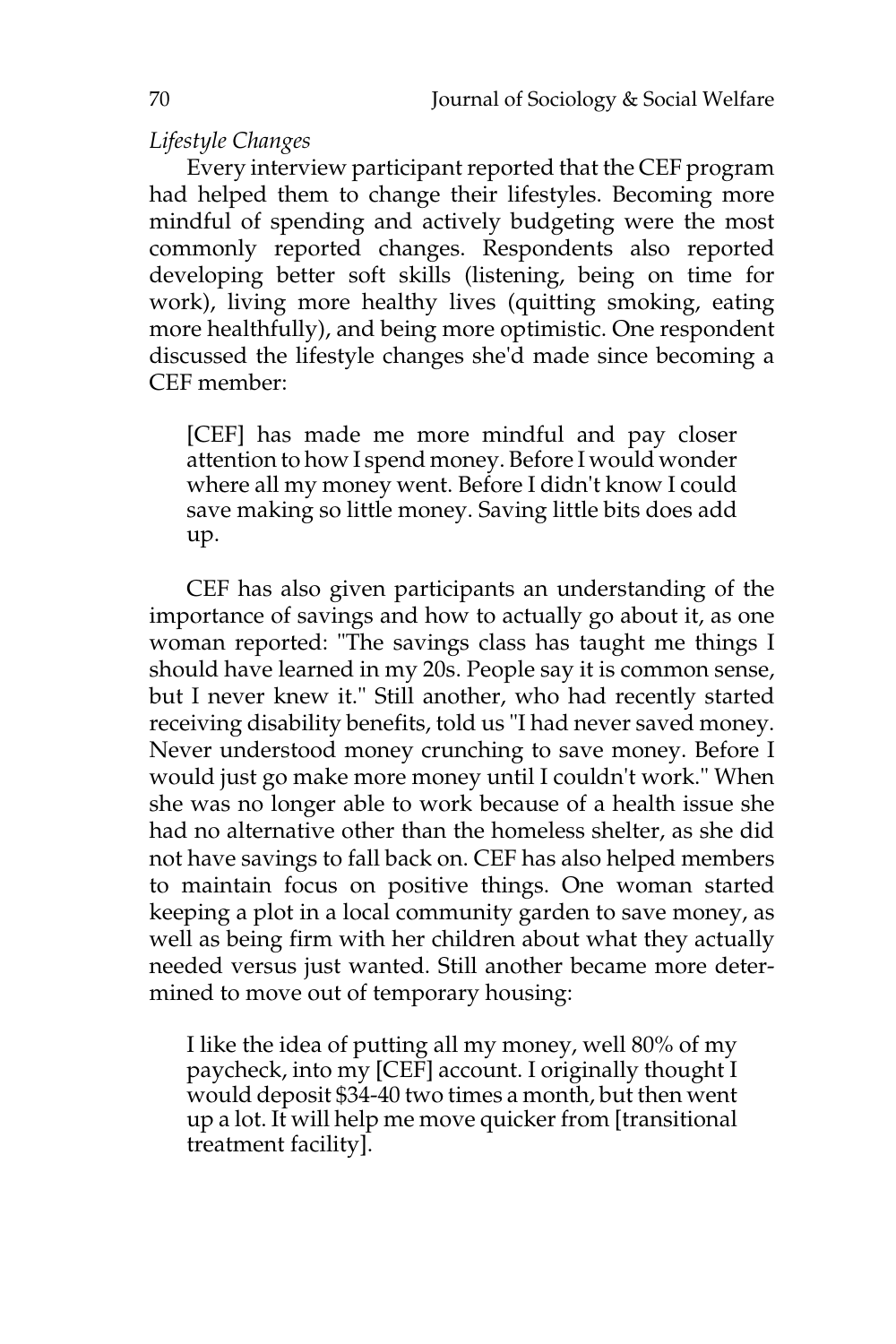# Discussion: Findings and Implications

This study described how the Community Empowerment Funds' asset-development program for individuals at risk of or experiencing homelessness has enabled members to build financial assets. To date, few asset-development programs in the United States have focused on this population, although the results of this study demonstrate that these very low-income people can save and build assets. This population may even be particularly ripe for savings, as many live in homeless shelters where their expenses are very low. Building savings is also particularly important to these individuals who will need to grow a substantial level of savings to move from the shelter and successfully and sustainably transition to independent housing.

Renters typically need to save for an application fee and a deposit, as well as first month's rent, which can be a substantial amount. The participants in this study suggest that saving this amount of money is a real possibility given support and encouragement from staff at programs such as CEF. Of the majority of CEF interview respondents who had opened accounts, most had begun saving and saved a substantial amount. This is remarkable considering that since the mid-1980s, the U.S. saving rate has steadily declined and has been hovering close to zero for several years (Lusardi, 2011) across income levels. Many U.S. adults (38%) have no emergency fund and 25% of U.S. families have no savings at all (U.S. Census Bureau, 2012).

Key themes of the study included savings goals, learning about financial literacy and job search skills, barriers to saving, the value of CEF, and lifestyle changes. The most common savings goals for the 17 respondents were obtaining independent housing and building an emergency savings account. Being able to leave the homeless shelter was reported as a big motivator to save. This was particularly true for the male respondents, as the men's shelter was typically at capacity, requiring some residents to sleep on the floor. All of the respondents had participated in CEF's Opportunity/Savings Classes and the lessons they learned clustered around two primary areas: (1) financial literacy; and (2) job search skills.

Low-income individuals, such as those at risk for and experiencing homelessness, often do not have ready access to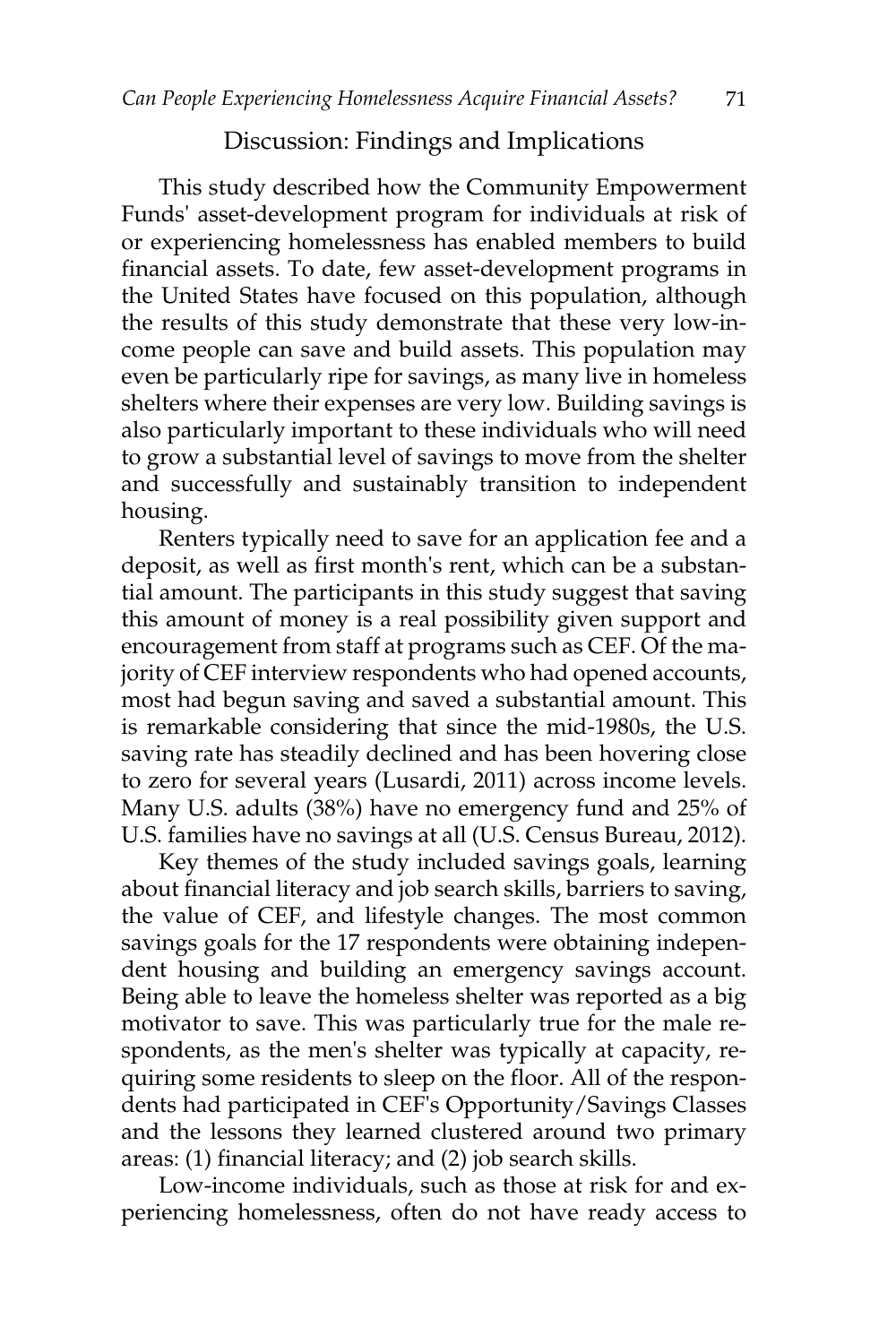mainstream financial services and, as such, are less able to save and obtain credit (Mullainathan & Sharif, 2008). Luckily, individuals who are often excluded are now being introduced to the traditional banking system and gaining financial literacy through participation in IDA programs like CEF and are therefore able to participate more fully in society. Developing job search skills were also particularly important for CEF participants. They reported valuing learning how to create effective résumés, where to search for jobs, and participating in mock interviews, a regular part of the Opportunity/Savings Classes. These skills will help participants obtain employment, enabling them to transition to independent housing and to continue saving.

Similar to results in another North Carolina-based IDA project (Page, 2011), barriers that limited participants' ability to save largely fell along two lines: (1) limited income; and (2) unexpected expenses. Despite these challenges, CEF participants were able to save. These challenges highlight the need to simply save towards an emergency fund, as unanticipated crises are often what lead to financial instability and even job loss and homelessness. This finding suggests that IDA programs should support savings to develop an emergency fund as an approved savings goal. This finding also demonstrates the need to work with IDA participants to set realistic savings goals. CEF's structure is well-suited to serving this population, as they have systems in place for savers to access their savings, penalty free, should an unexpected expense arise, while also imposing the 48-hour waiting period to encourage members to really consider whether or not they need to make a withdrawal (Biggers, 2013).

The most oft-cited benefit of the CEF Savings Program was the connection members formed with their advocates and other CEF staff. This is a particular strength of the CEF program as, with its connection to the university, it is able to access a large number of volunteers among the student body. With the paired-advocate approach, members are able to receive substantial personal attention and support from the program. This university partnership also allows funds to be dedicated to providing the Opportunity/Savings Classes and savings matches, rather than most of it going towards paid staff.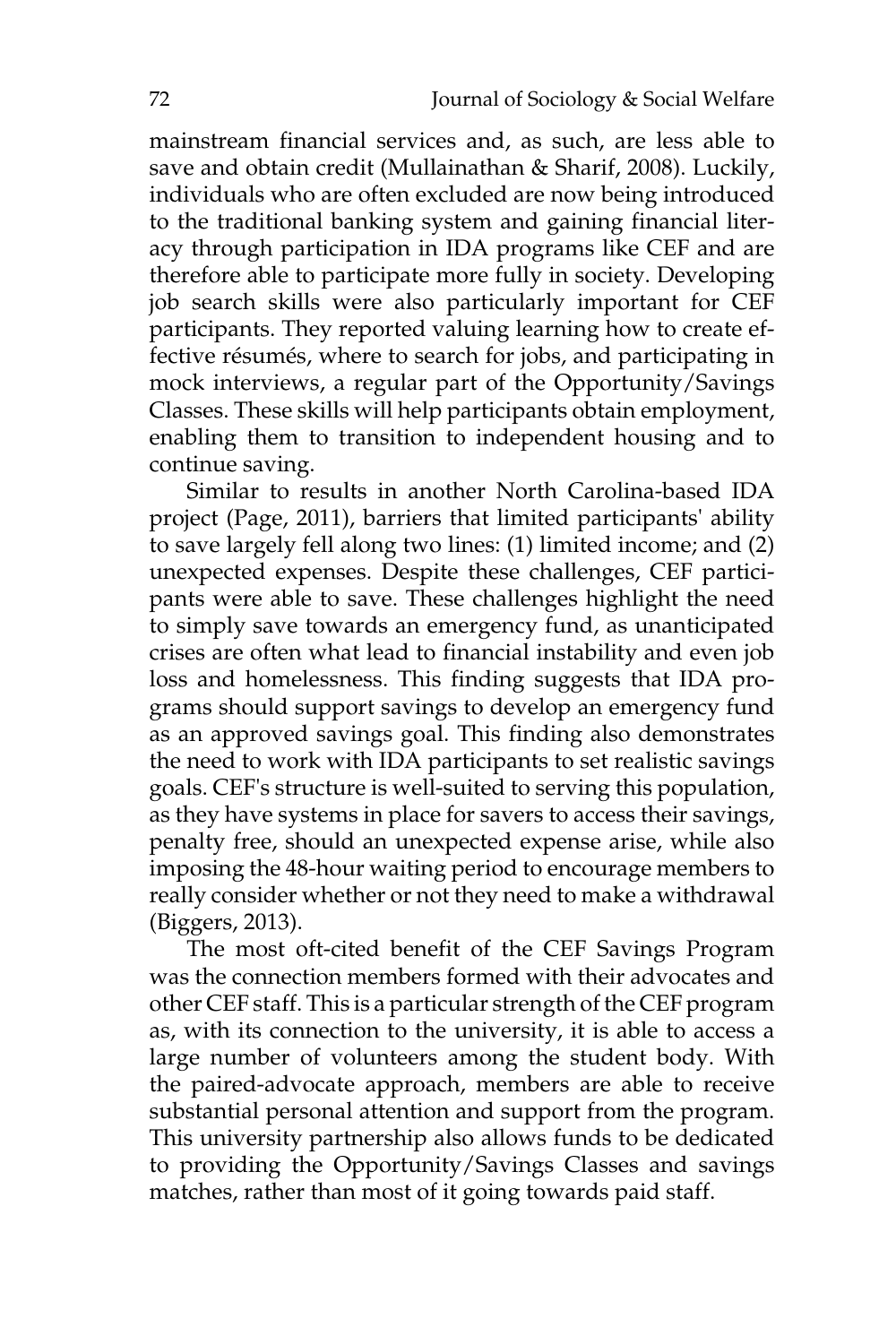Finally, interviewees reported powerful lifestyle changes. They were able to readily put into practice the skills they learned through the Opportunity/Savings Classes through the savings accounts. This points to the importance of providing access to both banking services and financial literacy training to give participants the skills to manage their savings. This has been borne out in previous research suggesting that asset-development programs with both effective case management and financial literacy training were related to program success (Rohe et al., 2005).

#### *Limitations*

The study results should be interpreted in light of a few limitations. Only 17 of 85 individuals who participated in any of CEF's services were interviewed. We chose to interview individuals who had had fairly significant interactions with CEF, and not just those who may have come to the office once or attended one Opportunity/Saving Class. Often the more fleeting participants were no longer contactable. We opted to interview members who could provide more information about their experiences with CEF and curtailed data collection upon reaching saturation. As a result, we didn't capture those folks who didn't make it through the program, thus their experiences are not reflected in this study. Further, by recruiting individuals at different points in the 12-week class, we most likely captured some individuals who will not maintain their participation. Also, it should be noted that those interviewed for this study had fairly high educational attainment, which may explain some of the success in saving that we have seen.

# *Implications and Next Steps*

The findings of this study suggest that the CEF model is effective in working with one of the most disadvantaged populations, those experiencing homelessness, to successfully save towards wealth accumulation. However, given the "high touch" nature of this model, it may be more difficult to replicate outside a university partnership that does not have access to a large volunteer pool. Yet, university–social service partnerships can be leveraged to build on the volunteer labor of the student population and expertise at the university to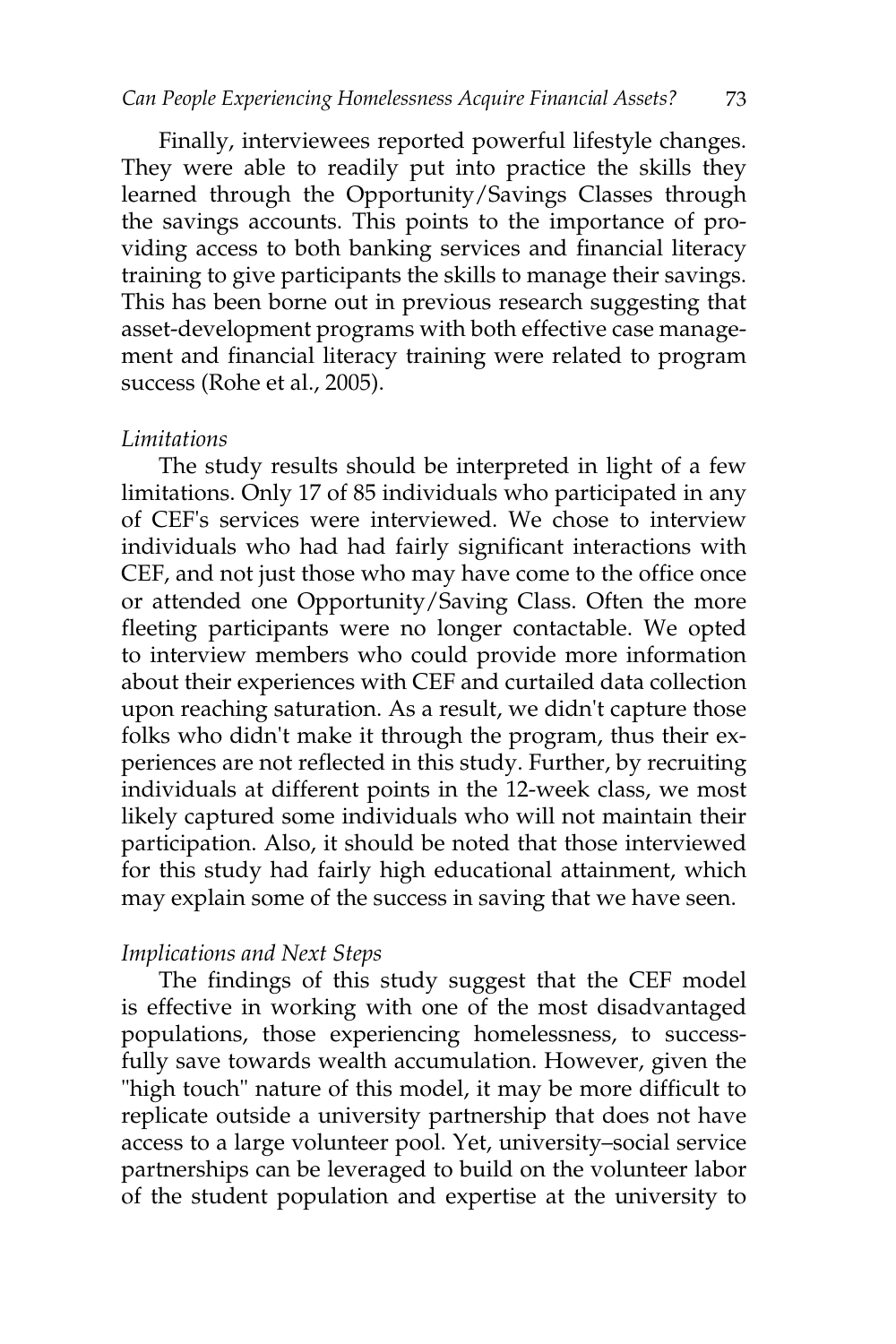create a program that is mutually beneficial for students and clients. Such programs could even be developed in rural communities which have access to community colleges. The Rural Community College Alliance (RCCA) may provide an avenue for program dissemination, as it works with partner colleges and their communities to improve education and economic prosperity (RCCA, n.d.).

In addition, as there are a number of components—savings matching, advocate pairing, Opportunity/Saving Class further research is needed to determine which components of the CEF model are the most effective and to inform replication and scale-up activities. First, it will be valuable to follow participants to determine their longer-term savings capabilities and transitions from homeless shelters to independent housing and employment. Second, efforts to recruit other universities and student volunteers to implement this model would benefit from research suggesting how such programs benefit both students and their communities. Third, a study looking at each component separately, possibly with a randomized control trial, would help to determine which components are particularly effective. Thus, if all pieces cannot be replicated there would be evidence to show which pieces provide the most benefit. Finally, CEF has recently implemented a pilot renters' IDA program that provides a higher match for members who are saving for rent in particular. Examination of this program would provide evidence on savings and compliance impacts associated with a higher match rate.

IDA programs, particularly those that harness the significant resources of universities (student volunteers, advisors who are on faculty, for example), hold much promise in moving those facing homelessness into housing and employment through asset accumulation. Developing and disseminating this model will be a key next step for our partnership.

Acknowledgements: We would like to thank all the participants for the time they gave to talk about their experiences with the Community Empowerment Fund.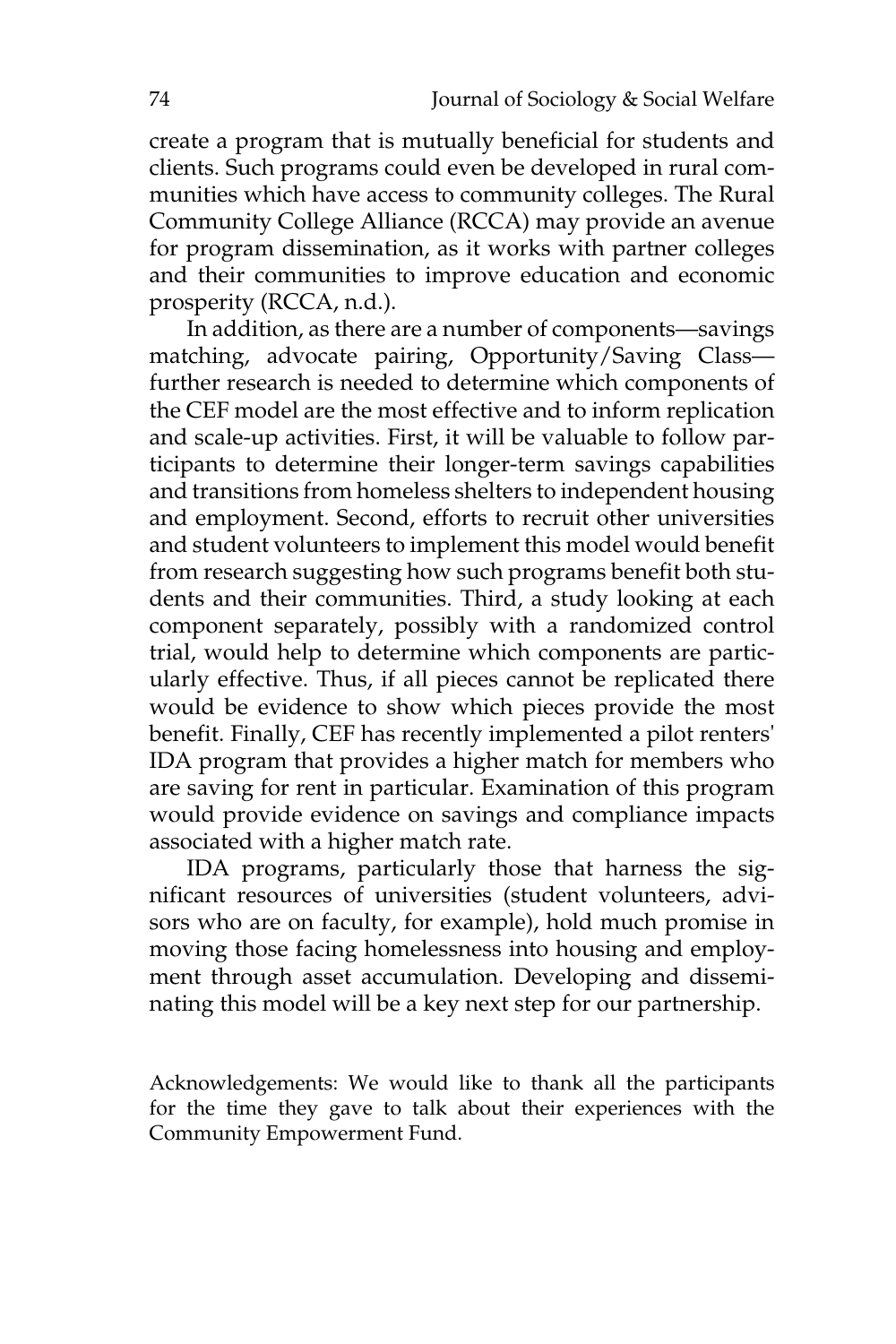#### References

- Adams, D. (2005*). ADD Implementation Assessment Design, Implementation, and Administration of Individual Development Account Programs in the American Dream Demonstration.* CSD Research Report 05-33. Center for Social Development, Washington University. Retrieved from http://csd.wustl.edu/ Publications/Documents/RP05-33.pdf
- Aizorbe, A., Kennickell, A. B., & Moore, K. B. (2003). Recent changes in U.S. family finances: Evidence from the 1998 and 2001 survey of consumer finances. *Federal Reserve Bulletin, (January 2003)*, 1-32. Retrieved from http://www.federalreserve.gov/pubs/ bulletin/2003/0103lead.pdf
- Barr, M., & Blank, R. (2009). Savings, assets, credit, and banking among low-income households: Introduction and overview. In M. Barr & R. Blank (Eds.), *Insufficient funds: Savings, assets, credit and banking among low-income households* (pp. 1-21). New York, NY: Russell Sage Foundation.
- Berg, B. (2004). *Qualitative research methods for the social sciences* (5th ed.). Boston, MA: Pearson.
- Bertrand, M., Mullainathan, S., & Shafir, E. (2004). A behavioraleconomics view of poverty. *The American Economic Review, 94*(2), 419-423. doi: 10.1257/0002828041302019
- Biggers, A. (2013). *Matched savings and the homeless: A study of the Community Empowerment Fund.* (Unpublished honors thesis). Department of Public Policy, University of North Carolina – Chapel Hill.
- Boeije, H. (2010). *Analysis in qualitative research*. London: Sage Publications.
- Corporation for Enterprise Development. (2013). *North Carolina data snapshot: Assets & opportunity scorecard.* Retrieved from http://library.constantcontact.com/download/get/ file/1102561678073-169/North+Carolina+snapshot.pdf
- Cresswell, J. W. (2007). *Qualitative inquiry & research design: Choosing among five approaches* (2nd ed.). Thousand Oaks, CA: Sage Publications.
- Duncan, G. J., & Brooks-Gunn, J. (2000). Family poverty, welfare reform, and child development. *Child Development, 71*(1), 188- 196. doi: 10.1111/1467-8624.00133
- EARN. (2013). *EARN and the City of San Francisco's Kindergarten to College Program receives full budgetary funding.* Retrieved from http://www.earn.org/news/press\_releases/earn\_and\_the\_ city\_of\_san\_franciscos\_kindergarten\_to\_college\_program\_ receive/
- Elliott, W., & Nam, I. (2012). Direct effects of assets and savings on the college progress of black young adults. *Educational Evaluation and Policy Analysis, 34*(1), 89-108. doi: 10.3102/0162373711425957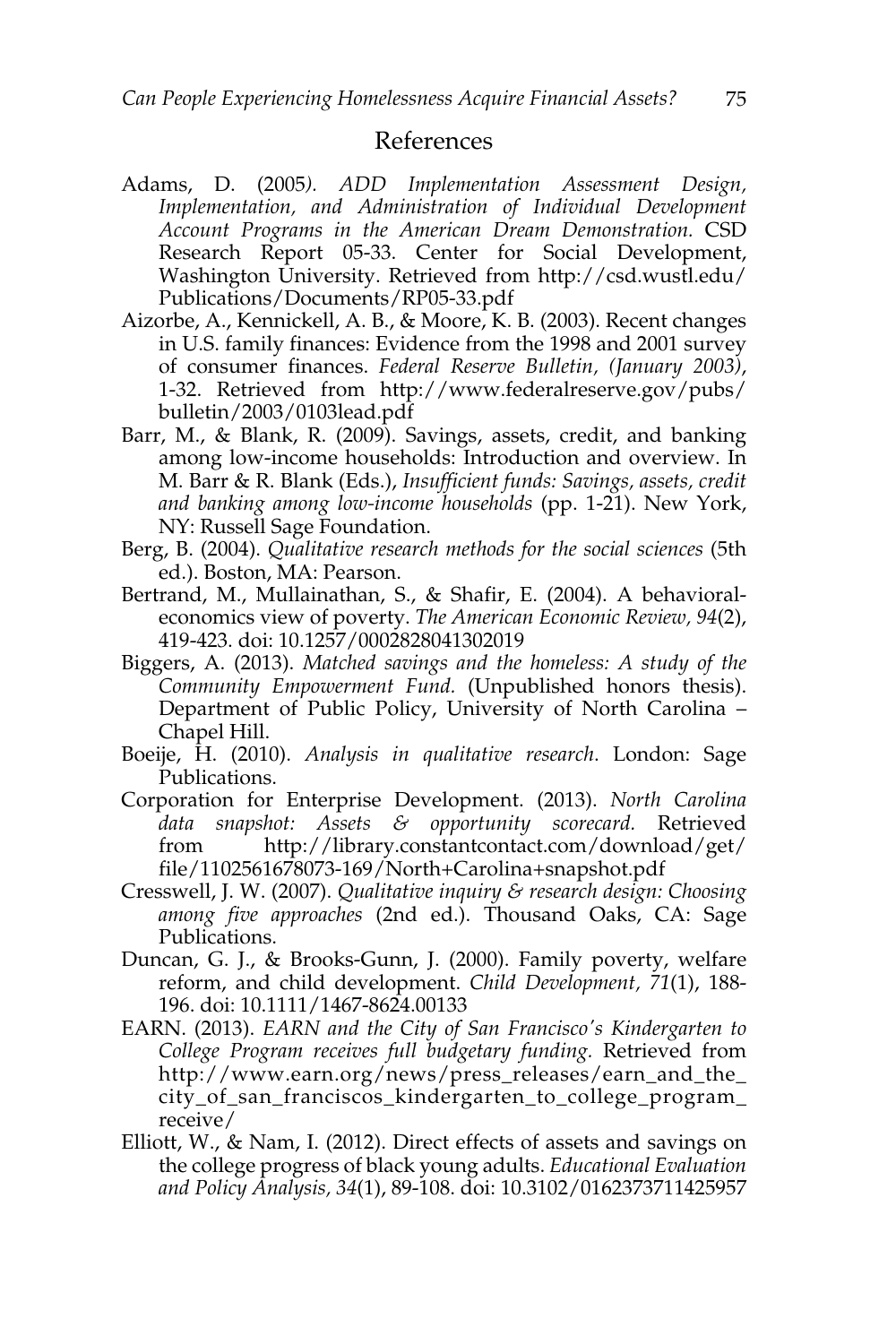- Godfrey, E. B., & Yoshikawa, H. (2012). Caseworker–recipient interaction: Welfare office differences, economic trajectories, and child outcomes. *Child Development, 83*, 382-398. doi: 10.1111/j.1467-8624.2011.01697.x
- Greenberg, M., & Patel, N. (2006). *Coordinating Individual Development Accounts and the Workforce Investment Act to increase access to postsecondary education and training.* Center for Social Development, Washington University, St. Louis. Retrieved from http://www.community-wealth.com/\_pdfs/articlespublications/individuals/paper-greenberg-patel.pdf
- Grinstein-Weiss, M., Charles, P., & Curley, J. (2007). Asset building in rural communities: The experience of Individual Development Accounts. *Rural Sociology, 72*, 25-46. doi: 10.1526/003601107781147383
- Hamburg, B. (1996). *The epidemic of youth violence: President's report, 1996.* New York: W.T. Grant Foundation.
- Han, C.K., Grinstein-Weiss, M., & Sherraden, M. (2009). Assets beyond savings in Individual Development Accounts. *Social Service Review*, *83*(2), 221-244. doi: 10.1086/600861
- Hilgert, M. A., Hogarth, J. M., & Beverly, S. G. (2003). Household financial management: The connection between knowledge and behavior. *Federal Research Bulletin*, *89*, 309. Retrieved from http://heinonline.org/HOL/Page?handle=hein.journals/ fedred89&div=90&g\_sent=1&collection=journals
- Holsti, O. (1968). Content analysis*.* In G. Lindzey & E. Aronson (Eds.), *The handbook of social psychology* (pp. 595-692). Reading, MA: Addison-Wesley.
- Hunter, E. C., & O'Connor, R. C. (2003). Hopelessness and future thinking in parasuicide: The role of perfectionism. *British Journal of Clinical Psychology, 42*, 355-365. doi: 10.1348/014466503322528900
- Jewell, C. J. *(*2007*). Agents of the welfare state: How caseworkers respond to need in the United States, Germany and Sweden.* New York: Palgrave Macmillian.
- Johnson, E., & Sherraden, M. S. (2007). From financial literacy to financial capability among youth. *Journal of Sociology and Social Welfare, 34*(3), 119-146. Retrieved from http://heinonline. org/HOL/Page?handle=hein.journals/jrlsasw34&div=37&g\_ sent=1&collection=journals
- Lusardi, A. (2011). *Americans' financial capability*. NBER Working Paper n. Paper 17103. Retrieved from http://www.nber.org/ papers/w17103.pdf?new\_window=1
- Lutenbacher, M.,  $\&$  Hall, L. A. (1998). The effects of maternal psychosocial factors on parenting attitudes of low-income, single mothers with young children. *Nursing Research, 47*(1), 25-34. doi: 10.1097/00006199-199801000-00006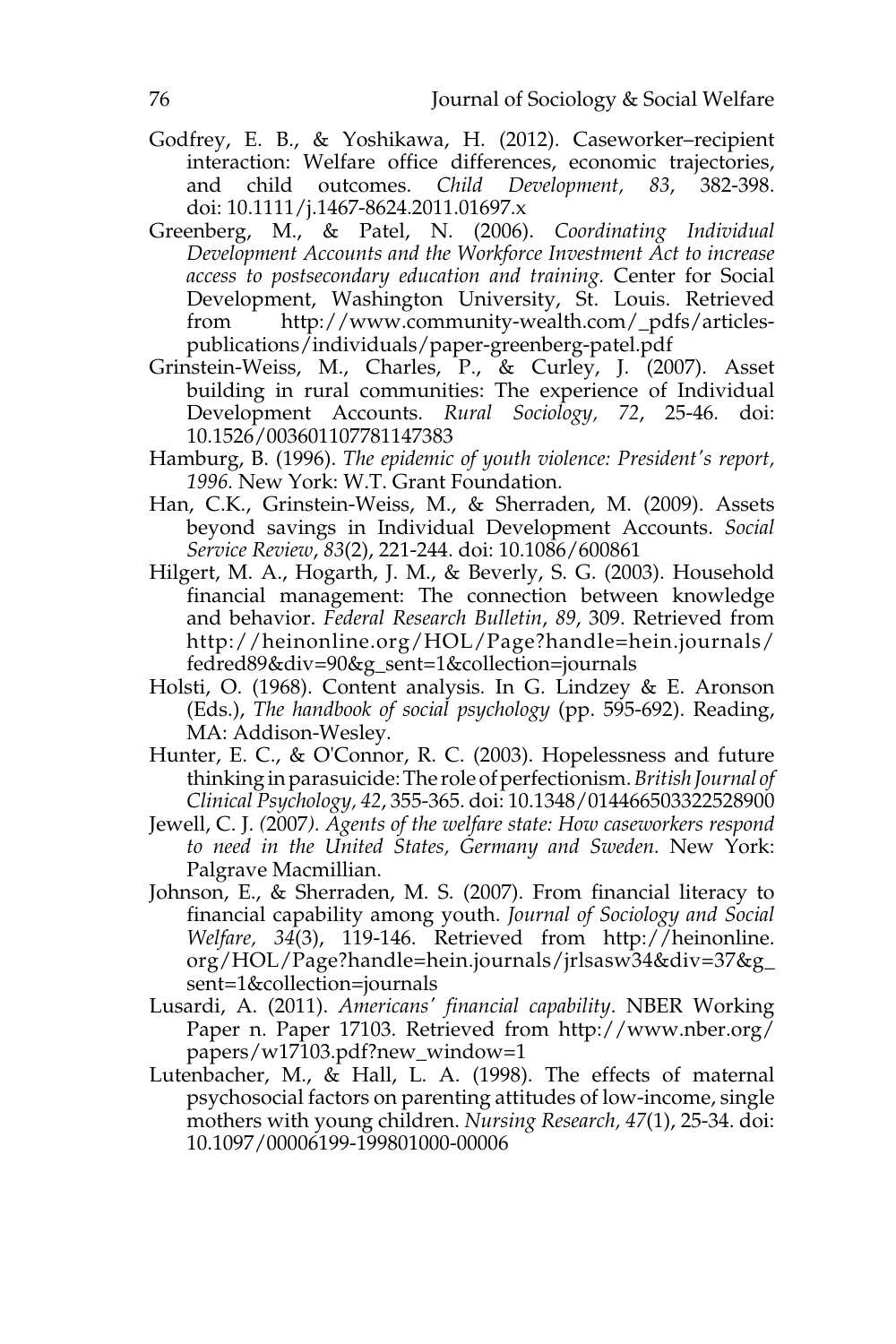- Mills, G., Gale, W. G., Patterson, R., Engelhardt, G. V., Eriksen, M. D., & Apostolov, E. (2008). Effects of Individual Development Accounts on asset purchases and saving behavior: Evidence from a controlled experiment. *Journal of Public Economics,* 92, 1509-1530. doi: 10.1016/j.jpubeco.2007.09.014
- Moore, M. H. (1994). *Violence in urban America: Mobilizing a response*. Washington, DC: National Academy Press.
- Mullainathan, S., & Sharif, E. (2008). *Savings policy & decision-making in low-income households.* Working Paper. Retrieved from [http://](http://scholar.harvard.edu/mullainathan/publications/savings-policy-and-decisionmaking-low-income-households) [scholar.harvard.edu/mullainathan/publications/savings](http://scholar.harvard.edu/mullainathan/publications/savings-policy-and-decisionmaking-low-income-households)[policy-and-decisionmaking-low-income-households](http://scholar.harvard.edu/mullainathan/publications/savings-policy-and-decisionmaking-low-income-households)
- NC Justice Center. (2015). *Summary of NC expunctions 2015.* Retrieved from http://www.ncjustice.org/?q=second-chance-alliance/ summary-nc-expunctions-2015
- Nurmi, J. E. (1987). Age, sex, social class, and quality of family interaction as determinants of adolescents' future orientation: A developmental task interpretation. *Adolescence, 22*, 977-991. Available: http://psycnet.apa.org/psycinfo/1988-13603-001
- O'Neill, B., & Xiao, J. J. (2011). Financial resiliency before, during, and after the Great Recession: Results of an online study. *Journal of Consumer Education*, *28*, 34-43. Retrieved from http://www.cefe. illinois.edu/JCE/archives/vol.28.html
- Page, R. (2011). *HOPE Accounts for Women: Creating transformational approaches to reducing health disparities*. Paper presented at the American Public Health Association Annual Meeting, Washington, D.C.
- Presser, H. B., & Cox, A. G. (1997). The work schedules of loweducated American women and welfare reform. *Monthly Labor Review, 120*, 25-34. Retrieved from http://heinonline.org/ HOL/Page?handle=hein.journals/month120&div=34&g\_ sent=1&collection=journals
- Rohe, W. M., Gorham, L. S., & Quercia, R. G. (2005). Individual Development Accounts: Participants' characteristics and success. *Journal of Urban Affairs, 27*, 503-520. doi: 10.1111/j.0735- 2166.2005.00250.x
- Rural Community College Alliance. (n.d.). *About us.* Retrieved from http://www.ruralccalliance.org/index.php?option=com\_conte nt&task=view&id=12&Itemid=26
- Scanlon, E., & Adams, D. (2008). Do assets affect well-being? Perceptions of youth in a matched savings program. *Journal of Social Service Research, 35*(1), 33-46. doi. org/10.1080/01488370802477048
- Self-Help Credit Union. (2013). *Our mission.* Retrieved from http:// www.self-help.org/about-us/about-us/our-mission.html
- Sherraden, M. (2009). Individual Development Accounts and assetbuilding policy: Lessons and directions. In M. Barr & R. Blank (Eds.), *Insufficient funds: Savings, assets, credit and banking among low-income households* (pp. 191-217). New York, NY: Russell Sage